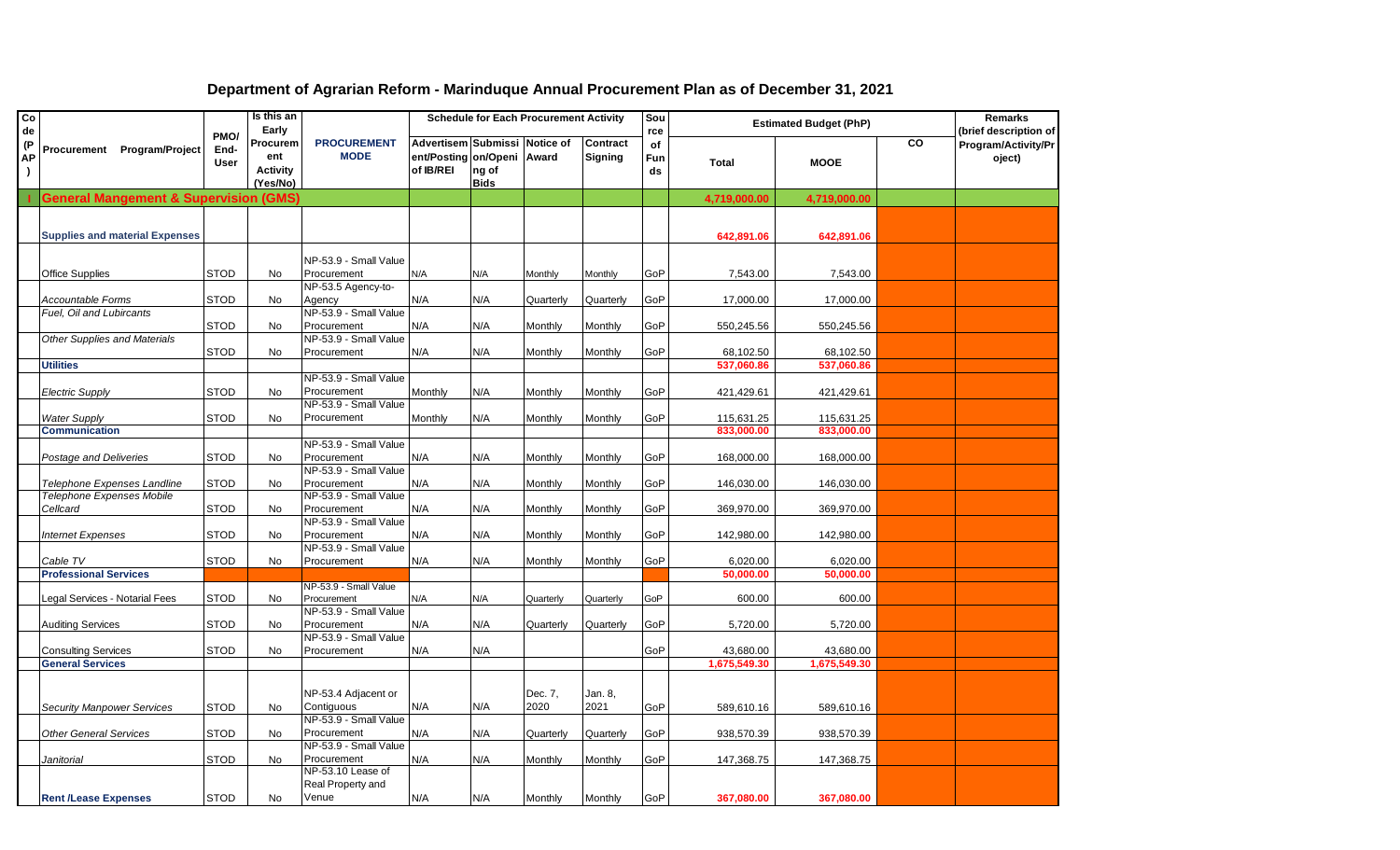| $\overline{c}$<br>de |                                                                                                                             | PMO/                | Is this an<br>Early                            |                                      |                                                                          |                      | <b>Schedule for Each Procurement Activity</b> |                            | Sou<br>rce      |              | <b>Estimated Budget (PhP)</b> |    | <b>Remarks</b><br>(brief description of |
|----------------------|-----------------------------------------------------------------------------------------------------------------------------|---------------------|------------------------------------------------|--------------------------------------|--------------------------------------------------------------------------|----------------------|-----------------------------------------------|----------------------------|-----------------|--------------|-------------------------------|----|-----------------------------------------|
| (P<br>АP             | <b>Program/Project</b><br>Procurement                                                                                       | End-<br><b>User</b> | Procurem<br>ent<br><b>Activity</b><br>(Yes/No) | <b>PROCUREMENT</b><br><b>MODE</b>    | Advertisem Submissi Notice of<br>ent/Posting on/Openi Award<br>of IB/REI | ng of<br><b>Bids</b> |                                               | <b>Contract</b><br>Signing | of<br>Fun<br>ds | <b>Total</b> | <b>MOOE</b>                   | CO | Program/Activity/Pr<br>oject)           |
|                      | <b>Taxes, Bond, &amp; Insurance</b>                                                                                         |                     |                                                |                                      |                                                                          |                      |                                               |                            |                 |              |                               |    |                                         |
|                      | <b>Premiums &amp; Other Fees</b>                                                                                            |                     |                                                |                                      |                                                                          |                      |                                               |                            |                 | 80,448.78    | 80,448.78                     |    |                                         |
|                      |                                                                                                                             |                     |                                                | NP-53.9 - Small Value                |                                                                          |                      |                                               |                            |                 |              |                               |    |                                         |
|                      | Taxes, Duties and Licences                                                                                                  | <b>STOD</b>         | <b>No</b>                                      | Procurement                          | N/A                                                                      | N/A                  | Quarterly                                     | Quarterly                  | GoP             | 10,262.49    | 10.262.49                     |    |                                         |
|                      |                                                                                                                             |                     |                                                | NP-53.9 - Small Value                |                                                                          |                      |                                               |                            |                 |              |                               |    |                                         |
|                      | <b>Fidelity Bond Premium</b>                                                                                                | <b>STOD</b>         | No                                             | Procurement                          | N/A                                                                      | N/A                  | Annually                                      | Annually                   | GoP             | 15,956.25    | 15,956.25                     |    |                                         |
|                      |                                                                                                                             |                     |                                                | NP-53.9 - Small Value                |                                                                          |                      |                                               |                            |                 |              |                               |    |                                         |
|                      | <b>Insurance Expenses</b>                                                                                                   | <b>STOD</b>         | No                                             | Procurement                          | N/A                                                                      | N/A                  | Quarterly                                     | Quarterly                  | GoP             | 54,230.04    | 54,230.04                     |    |                                         |
|                      | <b>Repair and Maintenance</b>                                                                                               |                     |                                                |                                      |                                                                          |                      |                                               |                            |                 | 461,000.00   | 461,000.00                    |    |                                         |
|                      |                                                                                                                             |                     |                                                | NP-53.9 - Small Value                |                                                                          |                      |                                               |                            |                 |              |                               |    |                                         |
|                      | <b>RM-Office Equipment</b>                                                                                                  | <b>STOD</b>         | No                                             | Procurement                          | N/A                                                                      | N/A                  | Monthly                                       | Monthly                    | GoP             | 62,000.00    | 62,000.00                     |    |                                         |
|                      |                                                                                                                             |                     |                                                | NP-53.9 - Small Value                |                                                                          |                      |                                               |                            |                 |              |                               |    |                                         |
|                      | RM- ICT Equipment                                                                                                           | <b>STOD</b>         | No                                             | Procurement                          | N/A                                                                      | N/A                  | Monthly                                       | Monthly                    | GoP             | 99,000.00    | 99,000.00                     |    |                                         |
|                      |                                                                                                                             |                     |                                                | NP-53.9 - Small Value                |                                                                          |                      |                                               |                            |                 |              |                               |    |                                         |
|                      | <b>RM-Motor Vehicle</b>                                                                                                     | <b>STOD</b>         | <b>No</b>                                      | Procurement                          | N/A                                                                      | N/A                  | Monthly                                       | Monthly                    | GoP             | 200,000.00   | 200,000.00                    |    |                                         |
|                      |                                                                                                                             |                     |                                                | NP-53.9 - Small Value                |                                                                          |                      |                                               |                            |                 |              |                               |    |                                         |
|                      | RM-Building                                                                                                                 | <b>STOD</b>         | No                                             | Procurement                          | N/A                                                                      | N/A                  | Monthly                                       | Monthly                    | GoP             | 100,000.00   | 100,000.00                    |    |                                         |
|                      | <b>Representation Expenses-</b><br><b>Review and Planning Session /</b><br><b>ISO Stage 2 Audit</b>                         | <b>STOD</b>         | <b>No</b>                                      | NP-53.9 - Small Value<br>Procurement | N/A                                                                      | N/A                  | 19-Apr-21                                     | 19-Apr-21 GoP              |                 | 71.970.00    | 71.970.00                     |    |                                         |
|                      |                                                                                                                             |                     |                                                |                                      |                                                                          |                      |                                               |                            |                 |              |                               |    |                                         |
|                      | <b>OPERATIONS</b>                                                                                                           |                     |                                                |                                      |                                                                          |                      |                                               |                            |                 |              |                               |    |                                         |
|                      | <b>Land Tenure Security</b>                                                                                                 |                     |                                                |                                      |                                                                          |                      |                                               |                            |                 |              |                               |    |                                         |
|                      | <b>Program</b>                                                                                                              |                     |                                                |                                      |                                                                          |                      |                                               |                            |                 | 293,050.00   | 293.050.00                    |    |                                         |
|                      | <b>Post-Land Distribution</b>                                                                                               |                     |                                                |                                      |                                                                          |                      |                                               |                            |                 | 293.050.00   | 293.050.00                    |    |                                         |
|                      | <b>Trainings</b>                                                                                                            |                     |                                                |                                      |                                                                          |                      |                                               |                            |                 | 39,784.00    | 39,784.00                     |    |                                         |
|                      | Registration fee for RPS/                                                                                                   |                     |                                                | NP-53.9 - Small Value                |                                                                          |                      |                                               |                            |                 |              |                               |    |                                         |
|                      | Assesstment                                                                                                                 | _TSP                | No                                             | Procurement                          | N/A                                                                      | N/A                  | Quarterly                                     | Quarterly                  | GoP             | 2,259.00     | 2,259.00                      |    |                                         |
|                      | Conduct of Orientation on DNYD<br>and FSD, including hotel<br>accomodation of BLTI & Regional<br>Staff, July 14 - 17, 2021. | <b>LTSP</b>         | No                                             | NP-53.9 - Small Value<br>Procurement | N/A                                                                      | N/A                  | 12-Jul                                        | $12$ -Jul                  | GoP             | 37,525.00    | 37,525.00                     |    |                                         |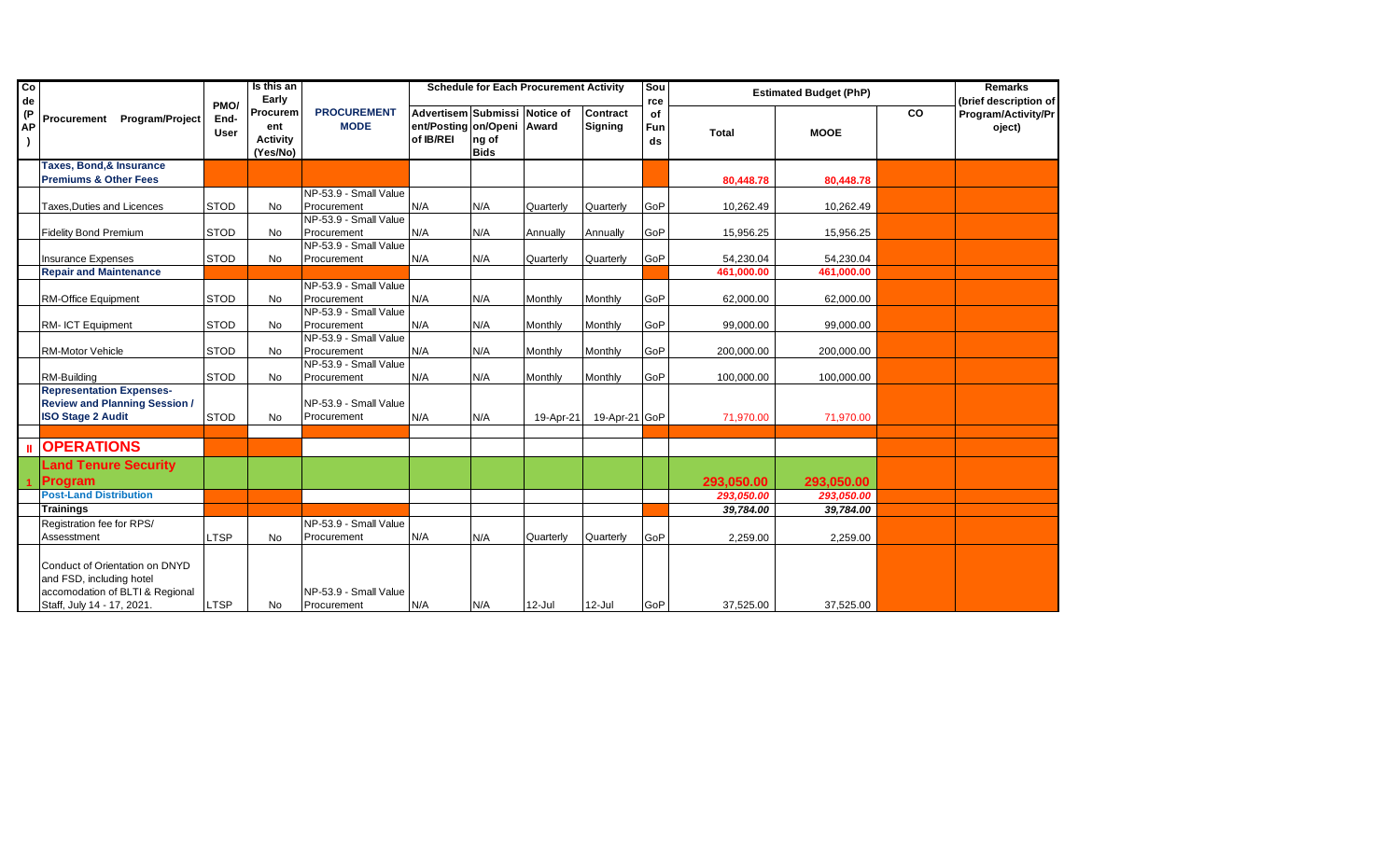| Co<br>de              |                                                                                                                                         |                             | Is this an<br>Early                            |                                      |                                                                          |                      | <b>Schedule for Each Procurement Activity</b> |                         | Sou<br>rce      |                       | <b>Estimated Budget (PhP)</b> |    | Remarks<br>(brief description of |
|-----------------------|-----------------------------------------------------------------------------------------------------------------------------------------|-----------------------------|------------------------------------------------|--------------------------------------|--------------------------------------------------------------------------|----------------------|-----------------------------------------------|-------------------------|-----------------|-----------------------|-------------------------------|----|----------------------------------|
| (P<br>АP<br>$\lambda$ | Procurement Program/Project                                                                                                             | PMO/<br>End-<br><b>User</b> | Procurem<br>ent<br><b>Activity</b><br>(Yes/No) | <b>PROCUREMENT</b><br><b>MODE</b>    | Advertisem Submissi Notice of<br>ent/Posting on/Openi Award<br>of IB/REI | ng of<br><b>Bids</b> |                                               | Contract<br>Signing     | of<br>Fun<br>ds | Total                 | <b>MOOE</b>                   | CO | Program/Activity/Pr<br>oject)    |
|                       | Catering for Planning                                                                                                                   |                             |                                                | NP-53.9 - Small Value                |                                                                          |                      |                                               |                         |                 |                       |                               |    |                                  |
|                       | Session/Orientation Seminar                                                                                                             | <b>LTSP</b>                 | No                                             | Procurement                          | N/A                                                                      | N/A                  | 4th Quarter                                   | 4th Quarter             | GoP             |                       |                               |    |                                  |
|                       | <b>Supplies and Materials</b>                                                                                                           |                             |                                                |                                      |                                                                          |                      |                                               |                         |                 | 82,050.00             | 82,050.00                     |    |                                  |
|                       | Common Use Supplies, Other<br>Materials and Equipments<br><b>Professional Services</b>                                                  | <b>LTSP</b>                 | No                                             | NP-53.9 - Small Value<br>Procurement | N/A                                                                      | N/A                  | Quarterly                                     | Quarterly               | GoP             | 82,050.00<br>5,000.00 | 82,050.00<br>5,000.00         |    |                                  |
|                       |                                                                                                                                         |                             |                                                | NP-53.9 - Small Value                |                                                                          |                      |                                               |                         |                 |                       |                               |    |                                  |
|                       | Legal Services - Notarial Fees                                                                                                          | <b>LTSP</b>                 | No                                             | Procurement                          | N/A                                                                      | N/A                  | Quarterly                                     | Quarterly               | GoP             | 5,000.00              | 5,000.00                      |    |                                  |
|                       | <b>General Services</b>                                                                                                                 |                             |                                                |                                      |                                                                          |                      |                                               |                         |                 | 105,000.00            | 105,000.00                    |    |                                  |
|                       |                                                                                                                                         |                             |                                                | NP-53.9 - Small Value                |                                                                          |                      |                                               |                         |                 |                       |                               |    |                                  |
|                       | Other General Services (COS)                                                                                                            | <b>LTSP</b>                 | No                                             | Procurement                          | N/A                                                                      | N/A                  | Monthly                                       | Monthly                 | GoP             | 105,000.00            | 105,000.00                    |    |                                  |
|                       | <b>Repair and Maintenance</b>                                                                                                           |                             |                                                |                                      |                                                                          |                      |                                               |                         |                 | 10,000.00             | 10,000.00                     |    |                                  |
|                       | <b>Office Equipment</b>                                                                                                                 | <b>LTSP</b>                 | No                                             | NP-53.9 - Small Value<br>Procurement | N/A                                                                      | N/A                  | Monthly                                       | Monthly                 | GoP             |                       |                               |    |                                  |
|                       |                                                                                                                                         |                             |                                                | NP-53.9 - Small Value                |                                                                          |                      |                                               |                         |                 |                       |                               |    |                                  |
|                       | RM-ICT                                                                                                                                  | $_{\sf LTSP}$               | No                                             | Procurement                          | N/A                                                                      | N/A                  | Monthly                                       | Monthly                 | GoP             | 10,000.00             | 10,000.00                     |    |                                  |
|                       | <b>Subdivision Survey</b>                                                                                                               | <b>LTSP</b>                 |                                                |                                      |                                                                          |                      |                                               |                         |                 | 24,200.00             | 24,200.00                     |    |                                  |
|                       | <b>Relocation Survey Expenses</b>                                                                                                       | <b>LTSP</b>                 | No                                             | <b>Direct Contracting</b>            | N/A                                                                      | N/A                  | Quarterly                                     | Quarterly               | GoP             | 24,200.00             | 24,200.00                     |    |                                  |
|                       | Other fees-Certifications from                                                                                                          |                             |                                                | NP-53.9 - Small Value                |                                                                          |                      |                                               |                         |                 |                       |                               |    |                                  |
|                       | other agencies                                                                                                                          | <b>LTSP</b>                 | No                                             | Procurement<br>NP-53.9 - Small Value | N/A                                                                      | N/A                  | Monthly                                       | Monthly                 | GoP             |                       |                               |    |                                  |
|                       | <b>Representation Expenses</b>                                                                                                          | <b>LTSP</b>                 | No                                             | Procurement                          | N/A                                                                      | N/A                  | Quarterly                                     | Quarterly               | GoP             | 27,016.00             | 27,016.00                     |    |                                  |
|                       | <b>Agrarian Legal Services</b><br>(ALS)- Adjudication                                                                                   |                             |                                                |                                      |                                                                          |                      |                                               |                         |                 | 219,945.83            | 219,945.83                    |    |                                  |
|                       | <b>Trainings</b>                                                                                                                        |                             |                                                |                                      |                                                                          |                      |                                               |                         |                 | 7,000.00              | 7,000.00                      |    |                                  |
|                       | Registration fees for attending<br>LCMS, Planning Workshop &                                                                            |                             |                                                | NP-53.9 - Small Value                |                                                                          |                      |                                               |                         |                 |                       |                               |    |                                  |
|                       | Assessment                                                                                                                              | <b>DARAB</b>                | No                                             | Procurement                          | N/A                                                                      | N/A                  | Quarterly                                     | Quarterly               | GoP             | 7,000.00              | 7,000.00                      |    |                                  |
|                       | <b>Supplies and Materials</b>                                                                                                           |                             |                                                |                                      |                                                                          |                      |                                               |                         |                 | 58,850.00             | 58,850.00                     |    |                                  |
|                       | Common Use Supplies, Other<br>Materials and Equipments                                                                                  | <b>DARAB</b>                | No                                             | NP-53.9 - Small Value<br>Procurement | N/A                                                                      | N/A                  | Quarterly                                     | Quarterly               | GoP             | 58,850.00             | 58,850.00                     |    |                                  |
|                       | <b>Other Services</b>                                                                                                                   |                             |                                                |                                      |                                                                          |                      |                                               |                         |                 | 154,095.83            | 154,095.83                    |    |                                  |
|                       | Repair and Maintenance-ICT                                                                                                              | <b>DARAB</b>                | No                                             | <b>Direct Contracting</b>            | N/A                                                                      | N/A                  | Monthly                                       | Monthly                 | GoP             | 3,000.00              | 3,000.00                      |    |                                  |
|                       | Other General Services(COS)                                                                                                             | <b>DARAB</b>                | No                                             | NP-53.9 - Small Value<br>Procurement | N/A                                                                      | N/A                  | Monthly                                       | Monthly                 | GoP             | 103,695.83            | 103,695.83                    |    |                                  |
|                       | Hotel accomodation of Atty. Ariel D.<br>Maglalang & 1 Staff, for the<br>conduct of Hearing & Strategic<br>Planning, July 21 - 24, 2021. | <b>DARAB</b>                | No                                             | NP-53.9 - Small Value<br>Procurement | N/A                                                                      | N/A                  | 19-Jul-21                                     | 19-Jul-21 GoP           |                 | 17,400.00             | 17,400.00                     |    |                                  |
|                       | Representation Expense - Review<br>and Planning Session                                                                                 | <b>DARAB</b>                | No                                             | NP-53.9 - Small Value<br>Procurement | N/A                                                                      | N/A                  | 19-Apr-21                                     | 19-Apr-21 GoP           |                 | 10,000.00             | 10,000.00                     |    |                                  |
|                       | Representation Expenses - 1st<br>Quarter Assessment cum Gen.                                                                            |                             |                                                | NP-53.9 - Small Value                |                                                                          |                      |                                               |                         |                 |                       |                               |    |                                  |
|                       | Assembly with Regional Director                                                                                                         | <b>DARAB</b>                | No                                             | Procurement                          | N/A                                                                      | N/A                  |                                               | 17-May-21 17-May-21 GoP |                 | 20,000.00             | 20,000.00                     |    |                                  |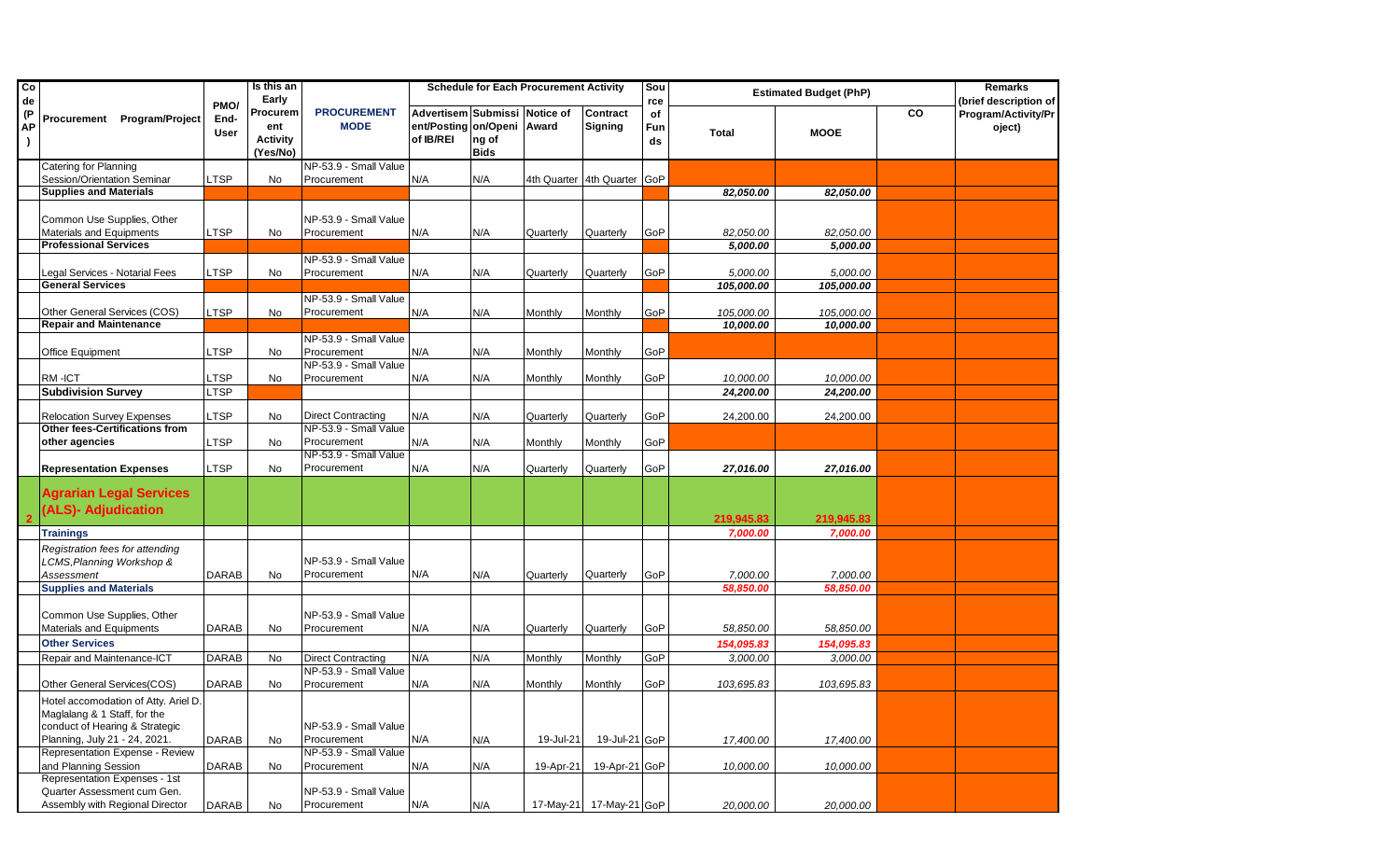| Co<br>de              |                                                                                                         | PMO/                | Is this an<br>Early                            |                                      |                                                                          |                      | <b>Schedule for Each Procurement Activity</b> |                            | Sou<br>rce      |                        | <b>Estimated Budget (PhP)</b> |    | <b>Remarks</b><br>(brief description of |
|-----------------------|---------------------------------------------------------------------------------------------------------|---------------------|------------------------------------------------|--------------------------------------|--------------------------------------------------------------------------|----------------------|-----------------------------------------------|----------------------------|-----------------|------------------------|-------------------------------|----|-----------------------------------------|
| (P<br>AР<br>$\lambda$ | Program/Project<br>Procurement                                                                          | End-<br><b>User</b> | Procurem<br>ent<br><b>Activity</b><br>(Yes/No) | <b>PROCUREMENT</b><br><b>MODE</b>    | Advertisem Submissi Notice of<br>ent/Posting on/Openi Award<br>of IB/REI | ng of<br><b>Bids</b> |                                               | Contract<br><b>Signing</b> | of<br>Fun<br>ds | <b>Total</b>           | <b>MOOE</b>                   | CO | Program/Activity/Pr<br>oject)           |
| $\mathbf{3}$          | <b>Agrarian Legal Services (ALS)-</b><br>Legal                                                          |                     |                                                |                                      |                                                                          |                      |                                               |                            |                 | 317,000.00             | 317,000.00                    |    |                                         |
|                       | <b>Resolution of ALI Cases</b>                                                                          |                     |                                                |                                      |                                                                          |                      |                                               |                            |                 | 23,000.00              | 23,000.00                     |    |                                         |
|                       | <b>Supplies and Materials</b>                                                                           |                     |                                                |                                      |                                                                          |                      |                                               |                            |                 | 23,000.00              | 23,000.00                     |    |                                         |
|                       | Semi Expendable-Comm.<br>Equipment                                                                      | ALS                 | No                                             | NP-53.9 - Small Value<br>Procurement | N/A                                                                      | N/A                  | Quarterly                                     | Quarterly                  | GoP             | 13,000.00              | 13,000.00                     |    |                                         |
|                       | <b>Representation expenses -</b><br><b>Review and Planning Session</b>                                  | ALS                 | No                                             | NP-53.9 - Small Value<br>Procurement | N/A                                                                      | N/A                  | 19-Apr                                        | 19-Apr                     | GoP             | 10,000.00              | 10,000.00                     |    |                                         |
|                       | <b>Provision of Agrarian Legal</b><br>Assistance                                                        |                     |                                                |                                      |                                                                          |                      |                                               |                            |                 | 294,000.00             | 294,000.00                    |    |                                         |
|                       | <b>Trainings</b>                                                                                        |                     |                                                |                                      |                                                                          |                      |                                               |                            |                 | 105,000.00             | 105,000.00                    |    |                                         |
|                       | DAR MIMAROPA Legal Summit,<br>July 28 - 29, 2021                                                        | <b>ALS</b>          | No                                             | NP-53.9 - Small Value<br>Procurement | N/A                                                                      | N/A                  | 26-Jul                                        | 26-Jul                     | GoP             | 45,266.00              | 45,266.00                     |    |                                         |
|                       | Work and Financial Planning<br>Workshop & LCMS Quarterly<br>Assessment<br><b>Supplies and Materials</b> | <b>ALS</b>          | No                                             | NP-53.9 - Small Value<br>Procurement | N/A                                                                      | N/A                  | Quarterly                                     | Quarterly                  | GoP             | 59,734.00<br>65,000.00 | 59,734.00<br>65,000.00        |    |                                         |
|                       |                                                                                                         |                     |                                                |                                      |                                                                          |                      |                                               |                            |                 |                        |                               |    |                                         |
|                       | Common Use Supplies, Other<br>Materials and Equipments                                                  | <b>ALS</b>          | No                                             | NP-53.9 - Small Value<br>Procurement | N/A                                                                      | N/A                  | Quarterly                                     | Quarterly                  | GoP             | 60,000.00              | 60,000.00                     |    |                                         |
|                       | Semi Expendable-Comm.<br>Equipment                                                                      | <b>ALS</b>          | No                                             | NP-53.9 - Small Value<br>Procurement | N/A                                                                      | N/A                  | Quarterly                                     | Quarterly                  | GoP             | 5,000.00               | 5,000.00                      |    |                                         |
|                       | <b>Other Services</b>                                                                                   |                     |                                                |                                      |                                                                          |                      |                                               |                            |                 | 124,000.00             | 124,000.00                    |    |                                         |
|                       | Repair and Maintenance-ICT                                                                              | ALS                 | No                                             | NP-53.9 - Small Value<br>Procurement | N/A                                                                      | N/A                  | Quarterly                                     | Quarterly                  | GoP             |                        |                               |    |                                         |
|                       | Representation Expense - 1st<br>quarter assessment cum gen.<br>assembly with Regional Director          | <b>ALS</b>          | No                                             | NP-53.9 - Small Value<br>Procurement | N/A                                                                      | N/A                  | 17-May-21                                     | 17-May-21 GoP              |                 | 10,000.00              | 10,000.00                     |    |                                         |
|                       | <b>Provincial 3rd Quarter</b><br>Assessment for CY 2021                                                 | ALS                 | No                                             | NP-53.9 - Small Value<br>Procurement | N/A                                                                      | N/A                  | 01-Oct-21                                     | 01-Oct-21 GoP              |                 | 8,000.00               | 8.000.00                      |    |                                         |
|                       | Other General Services(COS)                                                                             | ALS                 | No                                             | NP-53.9 - Small Value<br>Procurement | Monthly                                                                  | N/A                  | Monthly                                       | Monthly                    | GoP             | 106,000.00             | 106,000.00                    |    |                                         |
| 4                     | <b>ARBDSP</b>                                                                                           |                     |                                                |                                      |                                                                          |                      |                                               |                            |                 | 4,819,796.95           | 4,819,796.95                  |    |                                         |
|                       | TRAINING AND SCHOLARSHIP                                                                                |                     |                                                |                                      |                                                                          |                      |                                               |                            |                 | 1,397,702.05           | 1,397,702.05                  |    |                                         |
|                       | <b>Supervision and management</b><br>for effective delivery of<br>support services                      |                     |                                                |                                      |                                                                          |                      |                                               |                            |                 | 97,000.00              | 97,000.00                     |    |                                         |
|                       | <b>Procurement of Meals</b>                                                                             |                     |                                                |                                      |                                                                          |                      |                                               |                            |                 |                        |                               |    |                                         |
|                       | Conduct of 1st Semester PBD                                                                             |                     |                                                |                                      |                                                                          |                      |                                               |                            |                 |                        |                               |    |                                         |
|                       | <b>Assessment and Planning</b><br>Workshop                                                              | <b>ARBDSP</b>       | No                                             | NP-53.9 - Small Value<br>Procurement | N/A                                                                      | N/A                  |                                               | 21-Dec-20 21-Dec-20 GoP    |                 | 21,250.00              | 21,250.00                     |    |                                         |
|                       |                                                                                                         |                     |                                                |                                      |                                                                          |                      |                                               |                            |                 |                        |                               |    |                                         |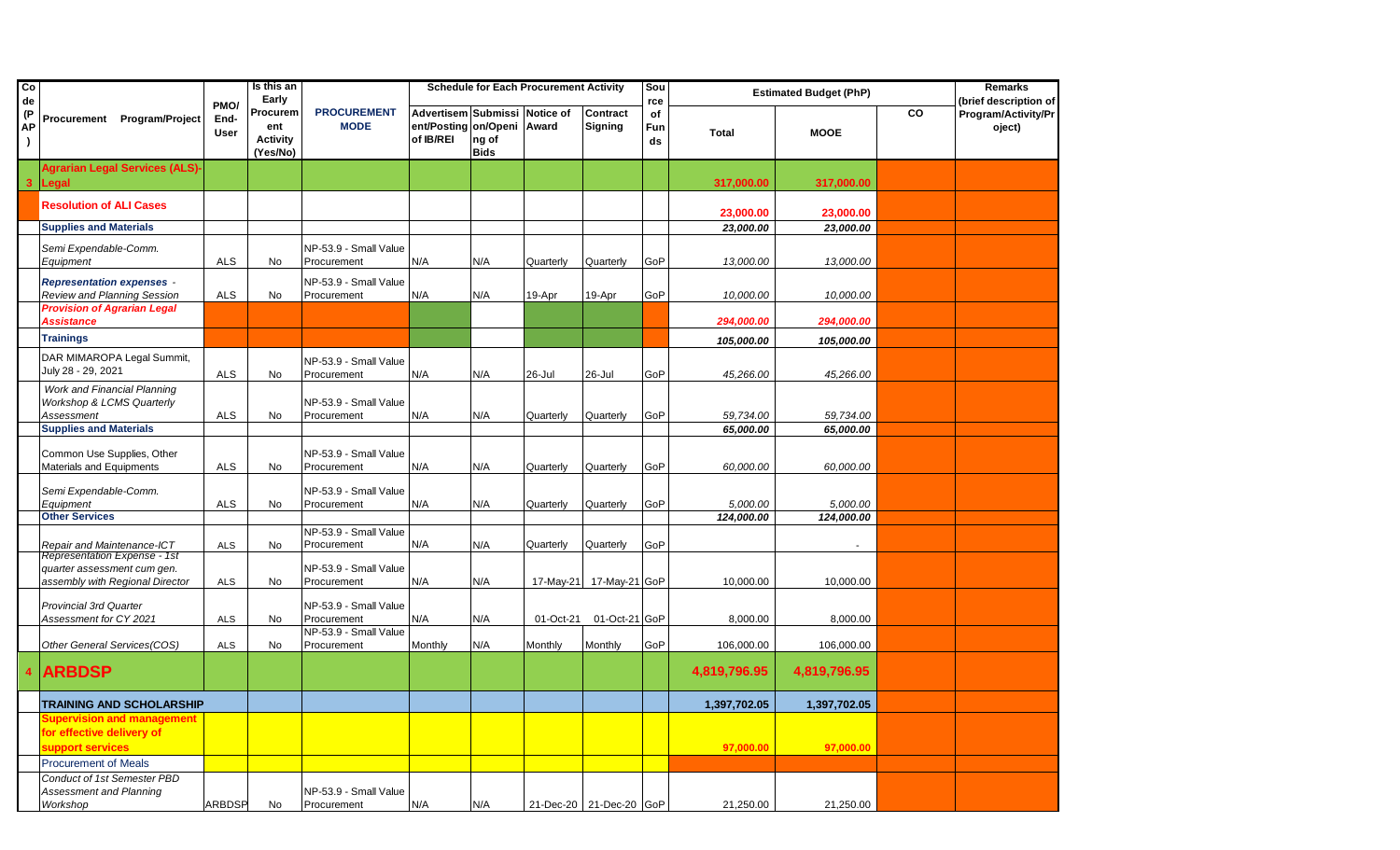| Co<br>de               |                                                                                                     |                             | Is this an<br>Early                            |                                                     |                                                                          |                      | <b>Schedule for Each Procurement Activity</b> |                       | Sou<br>rce      |              | <b>Estimated Budget (PhP)</b> |    | <b>Remarks</b><br>(brief description of |
|------------------------|-----------------------------------------------------------------------------------------------------|-----------------------------|------------------------------------------------|-----------------------------------------------------|--------------------------------------------------------------------------|----------------------|-----------------------------------------------|-----------------------|-----------------|--------------|-------------------------------|----|-----------------------------------------|
| (P)<br>АP<br>$\lambda$ | Procurement<br><b>Program/Project</b>                                                               | PMO/<br>End-<br><b>User</b> | Procurem<br>ent<br><b>Activity</b><br>(Yes/No) | <b>PROCUREMENT</b><br><b>MODE</b>                   | Advertisem Submissi Notice of<br>ent/Posting on/Openi Award<br>of IB/REI | ng of<br><b>Bids</b> |                                               | Contract<br>Signing   | of<br>Fun<br>ds | <b>Total</b> | <b>MOOE</b>                   | CO | Program/Activity/Pr<br>oject)           |
|                        | Conduct of Year-end PBD<br><b>Assessment and Planning</b><br>Workshop                               | ARBDSP                      | No                                             | NP-53.9 - Small Value<br>Procurement                | N/A                                                                      | N/A                  | 20-Jan-21                                     | 20-Jan-21             | <b>GoP</b>      | 24,500.00    | 24,500.00                     |    |                                         |
|                        | <b>Conduct of First Semestral</b><br>Assessment & Problem<br>SolvingSession/Strategy<br>Formulation | ARBDSP                      | No                                             | NP-53.9 - Small Value<br>Procurement                | N/A                                                                      | N/A                  | 1-Jul-21                                      | 1-Jul-21              | GoP             | 8,750.00     | 8,750.00                      |    |                                         |
|                        | Virtual ARBO Summit and<br>Awarding of Best Performing<br>ARBO.                                     | ARBDSP                      | No                                             | NP-53.9 - Small Value<br>Procurement                | N/A                                                                      | N/A                  | 12-Nov-21                                     | 12-Nov-21             | GoP             | 29,500.00    | 29,500.00                     |    |                                         |
|                        | <b>Conduct of Itema Planning</b><br>Workshop and Feedbacking                                        | ARBDSP                      | <b>No</b>                                      | NP-53.9 - Small Value<br>Procurement                | N/A                                                                      | N/A                  | August,<br>2021                               | August,<br>2021       | GoP             | 13,000.00    | 13,000.00                     |    |                                         |
|                        | Social Infrastructure Building<br>SIB)<br><b>Procurement of Meals</b>                               |                             |                                                |                                                     |                                                                          |                      |                                               |                       |                 | 276,760.00   | 276,760.00                    |    |                                         |
|                        | Conduct of 15 batches of<br>Strategic Dev't. Planning                                               | ARBDSP                      | <b>No</b>                                      | NP-53.9 - Small Value<br>Procurement                | N/A                                                                      | N/A                  | 22-Feb-21                                     | 22-Feb-21             | GoP             | 42,550.00    | 42,550.00                     |    |                                         |
|                        | Conduct of 15 batches of<br>Organizational Policies System<br>and Procedure                         | ARBDSP                      | No                                             | NP-53.9 - Small Value<br>Procurement                | N/A                                                                      | N/A                  | 5-Apr-21                                      | 6-Apr-21              | GoP             | 9,540.00     | 9,540.00                      |    |                                         |
|                        | Conduct of 16 batches Leadership<br>Training and Value Re-Orientation<br>Seminar                    | <b>ARBDSP</b>               | No                                             | NP-53.9 - Small Value<br>Procurement                | N/A                                                                      | N/A                  | 12-Mar-21                                     | 15-Mar-21 GoP         |                 | 101,320.00   | 101,320.00                    |    |                                         |
|                        | Conduct of 15 batches of Seminar<br>on Financial Management and<br>Records Keeping                  | ARBDSP                      | No                                             | NP-53.9 - Small Value<br>Procurement                | N/A                                                                      | N/A                  | 5-Jul-21                                      | 5-Jul-21              | GoP             | 19,800.00    | 19,800.00                     |    |                                         |
|                        | <b>Conduct of Series of ARBO</b><br>Organizing activities and Pre-<br>Membership Education Semeniar | ARBDSP                      | No                                             | NP-53.9 - Small Value<br>Procurement                | N/A                                                                      | N/A                  | 8-Mar-21                                      | 8-Mar-21              | GoP             | 59,650.00    | 59,650.00                     |    |                                         |
|                        | <b>Conduct of Resource Mobilization</b><br>Training cum Proposal Writing                            |                             | No                                             | NP-53.9 - Small Value                               |                                                                          |                      |                                               |                       |                 | 11,850.00    | 11,850.00                     |    |                                         |
|                        | <b>Conflict Management</b>                                                                          | ARBDSP<br><b>ARBDSP</b>     | No                                             | Procurement<br>NP-53.9 - Small Value<br>Procurement | N/A<br>N/A                                                               | N/A<br>N/A           | 2-Aug-21<br>15-Aug-21                         | 2-Aug-21<br>15-Aug-21 | GoP             | 24,450.00    | 24,450.00                     |    |                                         |
|                        | Training on Internal Control                                                                        | ARBDSP                      | No                                             | NP-53.9 - Small Value<br>Procurement                | N/A                                                                      | N/A                  | 9-Jun-21                                      | 9-Jun-21 GoP          |                 | 7,600.00     | 7,600.00                      |    |                                         |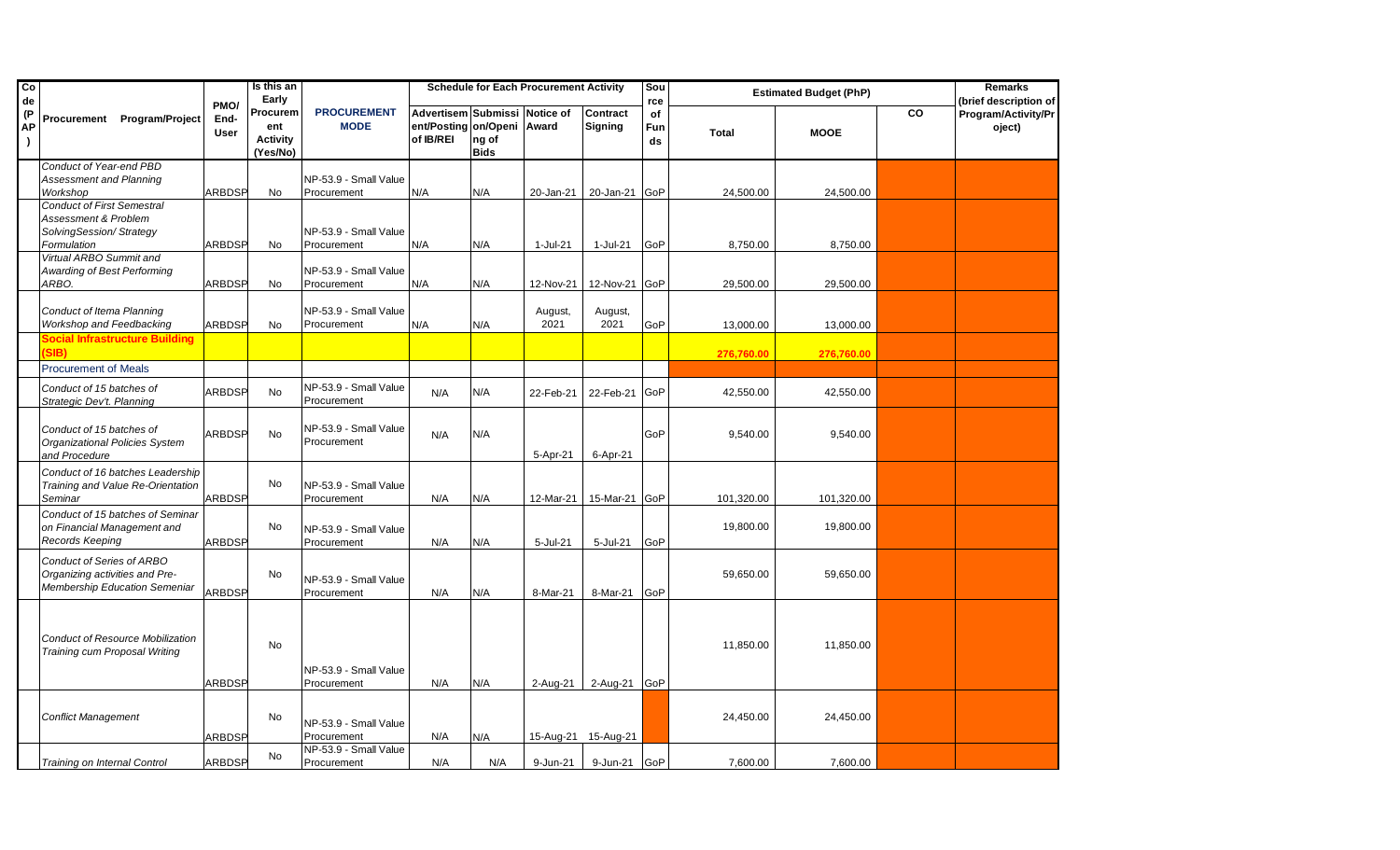| $\overline{c}$<br>de  |                                                                                                                                                                                            |                             | Is this an<br>Early                            |                                                               |                                                                          |                      | <b>Schedule for Each Procurement Activity</b> |                            | Sou<br>rce      |              | <b>Estimated Budget (PhP)</b> |    | Remarks<br>(brief description of |
|-----------------------|--------------------------------------------------------------------------------------------------------------------------------------------------------------------------------------------|-----------------------------|------------------------------------------------|---------------------------------------------------------------|--------------------------------------------------------------------------|----------------------|-----------------------------------------------|----------------------------|-----------------|--------------|-------------------------------|----|----------------------------------|
| (P<br>AР<br>$\lambda$ | Procurement Program/Project                                                                                                                                                                | PMO/<br>End-<br><b>User</b> | Procurem<br>ent<br><b>Activity</b><br>(Yes/No) | <b>PROCUREMENT</b><br><b>MODE</b>                             | Advertisem Submissi Notice of<br>ent/Posting on/Openi Award<br>of IB/REI | ng of<br><b>Bids</b> |                                               | Contract<br><b>Signing</b> | of<br>Fun<br>ds | <b>Total</b> | <b>MOOE</b>                   | CO | Program/Activity/Pr<br>oject)    |
|                       | <b>Enterprise Development and</b><br><b>Economic and Physical</b><br><b>Infrastructure Support</b><br>(EDEPIS)                                                                             |                             |                                                |                                                               |                                                                          |                      |                                               |                            |                 | 617,310.00   | 617,310.00                    |    |                                  |
|                       | <b>PRODUCT DEVELOPMENT/</b><br><b>SERVICES</b>                                                                                                                                             |                             |                                                |                                                               |                                                                          |                      |                                               |                            |                 | 27,250.00    | 27,250.00                     |    |                                  |
|                       | <b>Conduct of Product Enhancement</b><br>and Development of New Product<br>Services                                                                                                        | <b>ARBDSP</b>               | No                                             | NP-53.9 - Small Value<br>Procurement                          | N/A                                                                      | N/A                  | 15-Mar-21                                     | 15-Mar-21                  | GoP             | 27,250.00    | 27,250.00                     |    |                                  |
|                       | <b>VLFED</b>                                                                                                                                                                               |                             |                                                |                                                               |                                                                          |                      |                                               |                            |                 | 156,255.00   | 156,255.00                    |    |                                  |
|                       | <b>Strategic Development Planning</b><br>Workshop (updating)                                                                                                                               | ARBDSP                      | No                                             | NP-53.9 - Small Value<br>Procurement                          | N/A                                                                      | N/A                  | 21-Jun-21                                     | 21-Jun-21                  | GoP             | 12,000.00    | 12,000.00                     |    |                                  |
|                       | Policies, Systems and Procedures<br>Formulation<br>Product Packaging and Brand                                                                                                             | <b>ARBDSP</b>               | No                                             | NP-53.9 - Small Value<br>Procurement<br>NP-53.9 - Small Value | N/A                                                                      | N/A                  | 2-Jul-21                                      | 2-Jul-21                   | GoP             | 27,105.00    | 27,105.00                     |    |                                  |
|                       | Development                                                                                                                                                                                | <b>ARBDSP</b>               | No                                             | Procurement                                                   | N/A                                                                      | N/A                  | 14-May-21                                     | 14-May-21                  | GoP             | 23,100.00    | 23,100.00                     |    |                                  |
|                       | Basic Occupational Safety and Health<br>(Brgy. Payanas)                                                                                                                                    | ARBDSP                      | No                                             | NP-53.9 - Small Value<br>Procurement                          | N/A                                                                      | N/A                  | 16-Jun-21                                     | 16-Jun-21                  | GoP             | 17,000.00    | 17,000.00                     |    |                                  |
|                       | Catering, Materials and Fees for<br><b>Coaching &amp; Mentoring Sessions</b><br>on Product Enhancement /<br>registration on compliance to<br>government regulatory permits<br>and licenses | <b>ARBDSP</b>               | No                                             | NP-53.9 - Small Value<br>Procurement                          | N/A                                                                      | N/A                  | 7-Jun-21                                      | 7-Jun-21                   | GoP             | 34,500.00    | 34,500.00                     |    |                                  |
|                       | Training/Workshop on Preparation<br>of Production Module and Supply<br>Plan for Raw Materials for SP3,<br>July 16, 2021.                                                                   | <b>ARBDSP</b>               | No                                             | NP-53.9 - Small Value<br>Procurement                          | N/A                                                                      | N/A                  | 13-Jul-21                                     | 13-Jul-21                  | GoP             | 14,950.00    | 14,950.00                     |    |                                  |
|                       | <b>Conduct of Embedding Enterprise</b><br>Resilience and Covid-19<br><b>Pandemic Business Continuity</b><br>Planning Workshop                                                              | <b>ARBDSP</b>               | No                                             | NP-53.9 - Small Value<br>Procurement                          | N/A                                                                      | N/A                  | 6-Aug-21                                      | 6-Aug-21 GoP               |                 | 27,600.00    | 27,600.00                     |    |                                  |
|                       | <b>PBD LAWYERING</b>                                                                                                                                                                       |                             |                                                |                                                               |                                                                          |                      |                                               |                            |                 | 23,800.00    | 23,800.00                     |    |                                  |
|                       | Conduct of 2 Batches of<br>Training/Seminar on PBD<br>Lawyering(Laws Contract &<br>Obligation) Cum Coaching<br><b>Mentoring Session/Contract</b><br>Negotiation.                           | <b>ARBDSP</b>               | No                                             | $NP-53.9$ - Small Value $_{\text{N/A}}$<br>Procurement        |                                                                          | N/A                  | 15-Mar-21                                     | 16-Mar-21 GoP              |                 | 11,900.00    | 11,900.00                     |    |                                  |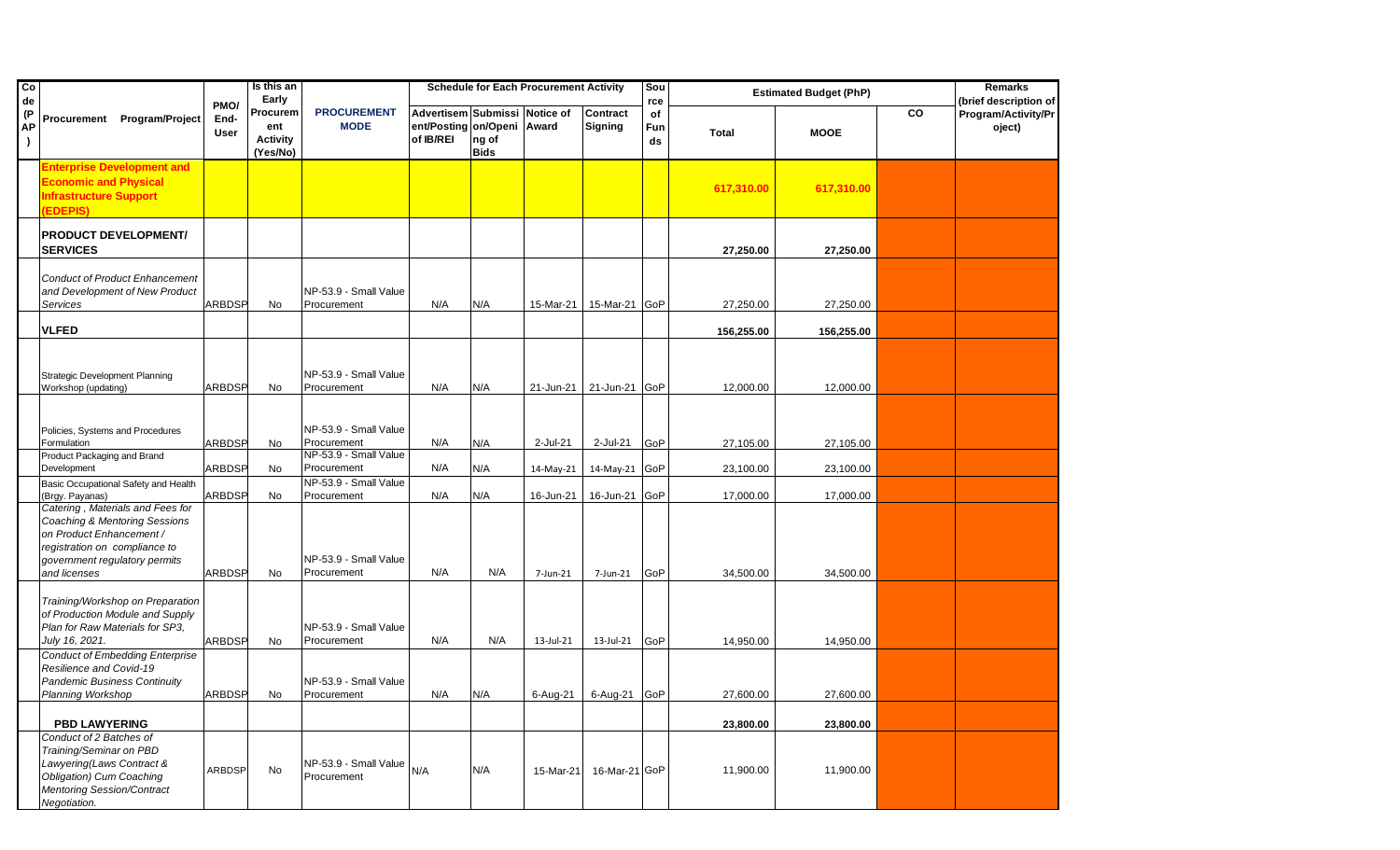| Co<br>de               |                                                                                                                                                                                              |                             | Is this an<br>Early                            |                                            |                                                                          |                      | <b>Schedule for Each Procurement Activity</b> |                                   | Sou<br>rce      |              | <b>Estimated Budget (PhP)</b> |    | Remarks<br>(brief description of |
|------------------------|----------------------------------------------------------------------------------------------------------------------------------------------------------------------------------------------|-----------------------------|------------------------------------------------|--------------------------------------------|--------------------------------------------------------------------------|----------------------|-----------------------------------------------|-----------------------------------|-----------------|--------------|-------------------------------|----|----------------------------------|
| (P)<br>AP<br>$\lambda$ | Procurement Program/Project                                                                                                                                                                  | PMO/<br>End-<br><b>User</b> | Procurem<br>ent<br><b>Activity</b><br>(Yes/No) | <b>PROCUREMENT</b><br><b>MODE</b>          | Advertisem Submissi Notice of<br>ent/Posting on/Openi Award<br>of IB/REI | ng of<br><b>Bids</b> |                                               | <b>Contract</b><br><b>Signing</b> | of<br>Fun<br>ds | <b>Total</b> | <b>MOOE</b>                   | CO | Program/Activity/Pr<br>oject)    |
|                        | Conduct of 2 Batches of<br>Training/Seminar on PBD<br>Lawyering (Rights, Roles and<br>Responsibilities -3Rs) Cum<br><b>Coaching Mentoring</b><br>Session/Contract Finalization &<br>Signing. | <b>ARBDSP</b>               | No                                             | NP-53.9 - Small Value $N/A$<br>Procurement |                                                                          | N/A                  | 15-Mar-21                                     | 16-Mar-21 GoP                     |                 | 11,900.00    | 11,900.00                     |    |                                  |
|                        | <b>FBS</b>                                                                                                                                                                                   |                             |                                                |                                            |                                                                          |                      |                                               |                                   |                 | 183,655.00   | 183,655.00                    |    |                                  |
|                        | Conduct of 25 Session on Farm<br><b>Business School Training</b><br>Process Review Coaching and<br>Mentoring                                                                                 | <b>ARBDSP</b>               | No                                             | NP-53.9 - Small Value<br>Procurement       | N/A                                                                      | N/A                  | 22-Mar-21                                     | 22-Mar-21                         | GoP             | 183,655.00   | 183,655.00                    |    |                                  |
|                        | <b>LINKSFARMM</b>                                                                                                                                                                            |                             |                                                |                                            |                                                                          |                      |                                               |                                   |                 | 196.350.00   | 196.350.00                    |    |                                  |
|                        | <b>Product Supply Organizing</b><br>(Step 6)                                                                                                                                                 |                             |                                                |                                            |                                                                          |                      |                                               |                                   |                 |              |                               |    |                                  |
|                        | Conduct of Field Monitoring,<br>Assessment & firming up of supply                                                                                                                            | <b>ARBDSP</b>               | <b>No</b>                                      | NP-53.9 - Small Value<br>Procurement       | N/A                                                                      | N/A                  | 8-Feb-21                                      | 9-Feb-21                          | GoP             | 1,300.00     | 1,300.00                      |    |                                  |
|                        | Other climate-smart farm<br>technology training                                                                                                                                              | ARBDSP                      | No                                             | NP-53.9 - Small Value<br>Procurement       | N/A                                                                      | N/A                  | 22-Mar-21                                     | 24-Mar-21                         | GoP             | 75,000.00    | 75,000.00                     |    |                                  |
|                        | <b>Regular Collective Marketing</b><br>(Step 7)                                                                                                                                              |                             |                                                |                                            |                                                                          |                      |                                               |                                   |                 |              |                               |    |                                  |
|                        | <b>First Cluster Officers Training</b><br>Focused on Clustering Approach,<br>Step 1, 2 & 3.                                                                                                  | ARBDSP                      | No                                             | NP-53.9 - Small Value<br>Procurement       | N/A                                                                      | N/A                  | August<br>23,2021                             | 23-Aug-21                         | GoP             | 17,000.00    | 17,000.00                     |    |                                  |
|                        | Second Cluster Officers Training<br>Focused on Clustering Approach,<br>Step 4, 5 & 6.                                                                                                        | ARBDSP                      | No                                             | NP-53.9 - Small Value<br>Procurement       | N/A                                                                      | N/A                  | 9-Nov-21                                      | 9-Nov-21                          | GoP             | 17,000.00    | 17,000.00                     |    |                                  |
|                        | Conduct of Farmers Training on<br>Steps 6-8                                                                                                                                                  | <b>ARBDSP</b>               | No                                             | NP-53.9 - Small Value<br>Procurement       | N/A                                                                      | N/A                  | 22-Feb-21                                     | 22-Feb-21                         | GoP             | 86,050.00    | 86,050.00                     |    |                                  |
|                        | <b>Provision of Credit and</b><br>Microfinance                                                                                                                                               |                             |                                                |                                            |                                                                          |                      |                                               |                                   |                 | 30,000.00    | 30,000.00                     |    |                                  |
|                        | <b>Conduct of Provincewide</b><br>Semeinar on DAR Credit<br>Programs and Microfinance<br>Services                                                                                            | ARBDSP                      | <b>No</b>                                      | NP-53.9 - Small Value<br>Procurement       | N/A                                                                      | N/A                  | 22-Mar-21                                     | 24-Mar-21                         | GoP             | 30,000.00    | 30,000.00                     |    |                                  |
|                        |                                                                                                                                                                                              |                             |                                                |                                            |                                                                          |                      |                                               |                                   |                 |              |                               |    |                                  |
|                        | Climate Resilient Farm<br><b>Productivity Support Project</b>                                                                                                                                |                             |                                                |                                            |                                                                          |                      |                                               |                                   |                 | 406,632.05   | 406,632.05                    |    |                                  |
|                        | Sustatainable Livelihood<br>Support                                                                                                                                                          |                             |                                                |                                            |                                                                          |                      |                                               |                                   |                 | 187,684.80   | 187,684.80                    |    |                                  |
|                        | Conduct of 2 Batches on Climate<br>Change Adaptation, mitigation, &<br>Resiliency Seminar/Planning<br>Workshop (Binunga)                                                                     | ARBDSP                      | <b>No</b>                                      | NP-53.9 - Small Value<br>Procurement       | N/A                                                                      | N/A                  | 21-Jun-21                                     | 21-Jun-21                         | GoP             | 26,732.00    | 26,732.00                     |    |                                  |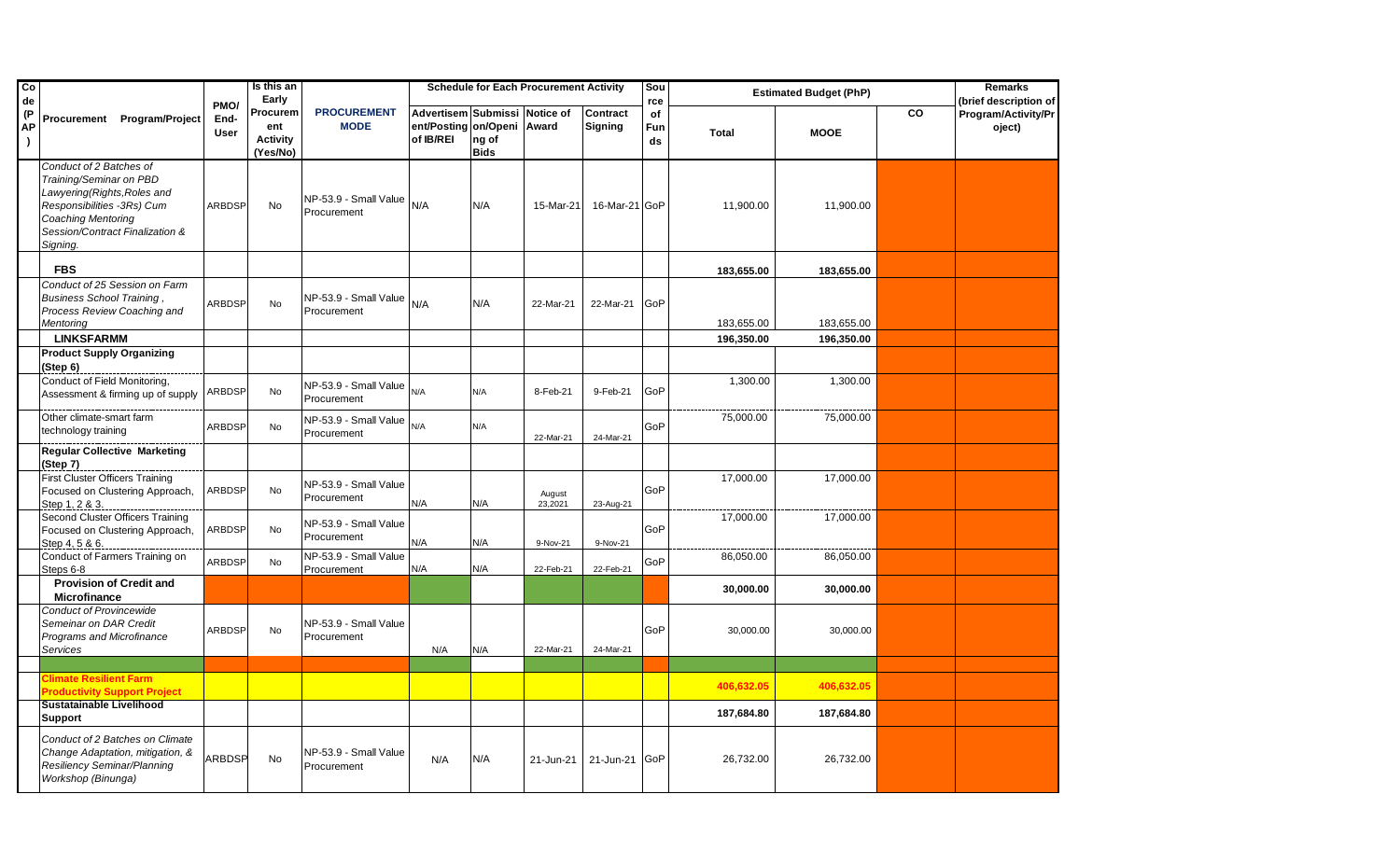| Co<br>de |                                                                                                                                                                                                           |                             | Is this an<br>Early                            |                                      |                                                                          |                      | <b>Schedule for Each Procurement Activity</b> |                            | Sou<br>rce      |            | <b>Estimated Budget (PhP)</b> |    | Remarks<br>(brief description of |
|----------|-----------------------------------------------------------------------------------------------------------------------------------------------------------------------------------------------------------|-----------------------------|------------------------------------------------|--------------------------------------|--------------------------------------------------------------------------|----------------------|-----------------------------------------------|----------------------------|-----------------|------------|-------------------------------|----|----------------------------------|
| (P<br>АΡ | Program/Project<br>Procurement                                                                                                                                                                            | PMO/<br>End-<br><b>User</b> | Procurem<br>ent<br><b>Activity</b><br>(Yes/No) | <b>PROCUREMENT</b><br><b>MODE</b>    | Advertisem Submissi Notice of<br>ent/Posting on/Openi Award<br>of IB/REI | ng of<br><b>Bids</b> |                                               | Contract<br><b>Signing</b> | of<br>Fun<br>ds | Total      | <b>MOOE</b>                   | CO | Program/Activity/Pr<br>oject)    |
|          | Conduct of 2 Batches of Techno                                                                                                                                                                            |                             |                                                |                                      |                                                                          |                      |                                               |                            |                 |            |                               |    |                                  |
|          | Training on Integrated Diversified                                                                                                                                                                        |                             |                                                |                                      |                                                                          |                      |                                               |                            |                 |            |                               |    |                                  |
|          | <b>Organic Farming System</b>                                                                                                                                                                             |                             |                                                | NP-53.9 - Small Value                |                                                                          |                      | 18-Jun-21                                     | 18-Jun-21                  |                 | 15,533.00  | 15,533.00                     |    |                                  |
|          | (Binunga)                                                                                                                                                                                                 | <b>ARBDSP</b>               | No                                             | Procurement                          | N/A                                                                      | N/A                  |                                               |                            | GoP             |            |                               |    |                                  |
|          | Conduct of 2 Batches on Good                                                                                                                                                                              |                             |                                                |                                      |                                                                          |                      |                                               |                            |                 |            |                               |    |                                  |
|          | <b>Agricultural Practices (GAP)</b>                                                                                                                                                                       |                             |                                                |                                      |                                                                          |                      | 11-Jun-21                                     | 11-Jun-21                  |                 | 44,775.80  | 44,775.80                     |    |                                  |
|          | Training on Root Crop Production                                                                                                                                                                          |                             |                                                | NP-53.9 - Small Value                |                                                                          |                      |                                               |                            |                 |            |                               |    |                                  |
|          | (Binunga)                                                                                                                                                                                                 | <b>ARBDSP</b>               | No                                             | Procurement                          | N/A                                                                      | N/A                  |                                               |                            | GoP             |            |                               |    |                                  |
|          | Conduct of 2 Batches on                                                                                                                                                                                   |                             |                                                |                                      |                                                                          |                      |                                               |                            |                 |            |                               |    |                                  |
|          | Technology Training on Root                                                                                                                                                                               |                             |                                                | NP-53.9 - Small Value                |                                                                          |                      | 14-Jun-21                                     | 15-Jun-21                  |                 | 12,200.00  | 12,200.00                     |    |                                  |
|          | Crop Production (Binunga)                                                                                                                                                                                 | ARBDSP                      | No                                             | Procurement                          | N/A                                                                      | N/A                  |                                               |                            | GoP             |            |                               |    |                                  |
|          | <b>Conduct of Technology Training</b>                                                                                                                                                                     |                             |                                                |                                      |                                                                          |                      |                                               |                            |                 |            |                               |    |                                  |
|          | on Root Crops Production for                                                                                                                                                                              |                             |                                                |                                      |                                                                          |                      |                                               |                            |                 | 20,850.00  | 20,850.00                     |    |                                  |
|          | Maranlig CARP Beneficiaries                                                                                                                                                                               |                             |                                                | NP-53.9 - Small Value                |                                                                          |                      |                                               |                            |                 |            |                               |    |                                  |
|          | Asst. (Brgy. Maranlig, Torrijos)                                                                                                                                                                          | <b>ARBDSP</b>               | No                                             | Procurement                          | N/A                                                                      | N/A                  | 2-Jul-21                                      | 5-Jul-21                   | GoP             |            |                               |    |                                  |
|          | <b>Conduct of Technology Training</b><br>on Diversified Integrated Organic<br>Farming System for Maranlig<br><b>CARP Beneficiaries Association</b><br>(Brgy. Maranlig, Torrijos)                          | ARBDSP                      | No                                             | NP-53.9 - Small Value<br>Procurement | N/A                                                                      | N/A                  | 5-Jul-21                                      | 6-Jul-21                   | GoP             | 21,302.00  | 21,302.00                     |    |                                  |
|          |                                                                                                                                                                                                           |                             |                                                |                                      |                                                                          |                      |                                               |                            |                 |            |                               |    |                                  |
|          | <b>Conduct of Climate Change</b><br>Adaptation, mitigation, & Resiliency<br>Seminar/Planning Workshop with<br>Disaster Risk Reduction<br>Management for Maranlig CARP<br><b>Beneficiaries Association</b> | <b>ARBDSP</b>               | No                                             | NP-53.9 - Small Value<br>Procurement | N/A                                                                      | N/A                  | 5-Jul-21                                      | 6-Jul-21                   | GoP             | 40,592.00  | 40,592.00                     |    |                                  |
|          | Conduct of Operation, Care and                                                                                                                                                                            |                             |                                                |                                      |                                                                          |                      |                                               |                            |                 |            |                               |    |                                  |
|          | Maintenance of Farm Equipment<br>for Binunga Farmworkers Asso.,<br>Bintakay Farmers Association &<br>Maranlig CARP Beneficiaries<br>Association                                                           | <b>ARBDSP</b>               | No                                             | NP-53.9 - Small Value<br>Procurement | N/A                                                                      | N/A                  |                                               | 27-Aug-21 27-Aug-21 GoP    |                 | 5,700.00   | 5,700.00                      |    |                                  |
|          | <b>Major Crop Based Block</b>                                                                                                                                                                             |                             |                                                |                                      |                                                                          |                      |                                               |                            |                 | 208,947.25 | 208,947.25                    |    |                                  |
|          | farming                                                                                                                                                                                                   |                             |                                                |                                      |                                                                          |                      |                                               |                            |                 |            |                               |    |                                  |
|          | <b>Conduct of Rice Production</b><br>Trainings on Palay Check System ARBDSP                                                                                                                               |                             | No                                             | NP-53.9 - Small Value<br>Procurement | N/A                                                                      | N/A                  | 27-Aug-21                                     | 27-Aug-21                  | GoP             | 66,900.00  | 66,900.00                     |    |                                  |
|          | Techno Training on Systems of                                                                                                                                                                             |                             |                                                | NP-53.9 - Small Value                |                                                                          |                      |                                               |                            |                 | 54,647.25  | 54,647.25                     |    |                                  |
|          | Rice Intensification                                                                                                                                                                                      | <b>ARBDSP</b>               | No                                             | Procurement                          | N/A                                                                      | N/A                  | 25-Aug-21                                     | 25-Aug-21 GoP              |                 |            |                               |    |                                  |
|          | Technology Training on<br>Diversified Rice Farming through                                                                                                                                                |                             |                                                | NP-53.9 - Small Value                |                                                                          |                      |                                               |                            |                 | 66,900.00  | 66,900.00                     |    |                                  |
|          | Palayamanan                                                                                                                                                                                               | <b>ARBDSP</b>               | No                                             | Procurement                          | N/A                                                                      | N/A                  | 6-Sep-21                                      | 6-Sep-21                   | GoP             |            |                               |    |                                  |
|          | <b>Conduct of Climate Change</b>                                                                                                                                                                          |                             |                                                |                                      |                                                                          |                      |                                               |                            |                 |            |                               |    |                                  |
|          | Adaptation, mitigation, &                                                                                                                                                                                 |                             |                                                |                                      |                                                                          |                      |                                               |                            |                 |            |                               |    |                                  |
|          | <b>Resiliency Seminar/Planning</b>                                                                                                                                                                        |                             |                                                | NP-53.9 - Small Value                |                                                                          |                      |                                               |                            |                 | 20,500.00  | 20,500.00                     |    |                                  |
|          | Workshop                                                                                                                                                                                                  | <b>ARBDSP</b>               | No                                             | Procurement                          | N/A                                                                      | N/A                  | 14-Sep-21                                     | 14-Sep-21                  | <b>GoP</b>      |            |                               |    |                                  |
|          | <b>WASH Focused Enterprise</b>                                                                                                                                                                            |                             |                                                |                                      |                                                                          |                      |                                               |                            |                 | 10,000.00  | 10,000.00                     |    |                                  |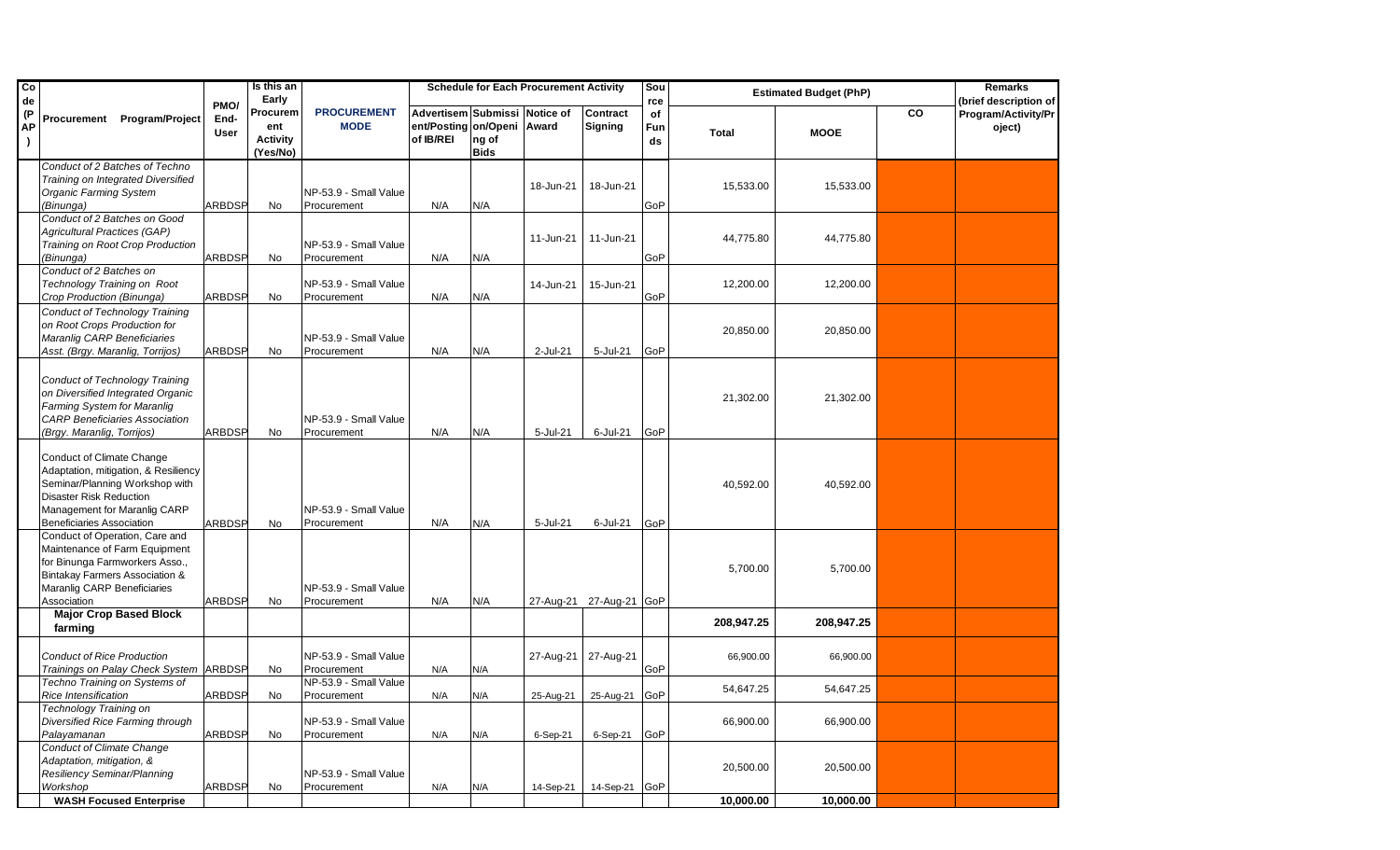| Co<br>de               |                                                                                          |                      | Is this an<br>Early                            |                                      |                                                                    |                      | <b>Schedule for Each Procurement Activity</b> |                                   | Sou<br>rce      |              | <b>Estimated Budget (PhP)</b> |           | <b>Remarks</b><br>(brief description of            |
|------------------------|------------------------------------------------------------------------------------------|----------------------|------------------------------------------------|--------------------------------------|--------------------------------------------------------------------|----------------------|-----------------------------------------------|-----------------------------------|-----------------|--------------|-------------------------------|-----------|----------------------------------------------------|
| (P)<br>АP<br>$\lambda$ | Procurement Program/Project                                                              | PMO/<br>End-<br>User | Procurem<br>ent<br><b>Activity</b><br>(Yes/No) | <b>PROCUREMENT</b><br><b>MODE</b>    | Advertisem Submissi Notice of<br>ent/Posting on/Openi<br>of IB/REI | ng of<br><b>Bids</b> | Award                                         | Contract<br><b>Signing</b>        | of<br>Fun<br>ds | <b>Total</b> | <b>MOOE</b>                   | <b>CO</b> | Program/Activity/Pr<br>oject)                      |
|                        | Training on Swine Production                                                             | ARBDSP               | No                                             | NP-53.9 - Small Value<br>Procurement | N/A                                                                | N/A                  | 8-Mar-21                                      | 8-Mar-21                          | GoP             | 10,000.00    | 10,000.00                     |           |                                                    |
|                        | <b>SUPPLIES and MATERIALS</b>                                                            |                      |                                                |                                      |                                                                    |                      |                                               |                                   |                 | 199,830.00   | 199,830.00                    |           |                                                    |
|                        | <b>Supervision and management</b><br>for effective delivery of<br>support services       |                      |                                                |                                      |                                                                    |                      |                                               |                                   |                 | 20,495.00    | 20,495.00                     |           |                                                    |
|                        | Common Use Supplies, Other<br>Materials and Equipments                                   | <b>ARBDSP</b>        | No                                             | NP-53.9 - Small Value<br>Procurement | N/A                                                                | N/A                  | Quarterly                                     | Quarterly                         | GoP             | 20,495.00    | 20,495.00                     |           |                                                    |
|                        | <b>Social Infrastructure Building</b><br>(SIB)                                           |                      |                                                |                                      |                                                                    |                      |                                               |                                   |                 | 70,000.00    | 70,000.00                     |           |                                                    |
|                        | Common Use Supplies, Other<br>Materials and Equipments                                   | <b>ARBDSP</b>        | <b>No</b>                                      | NP-53.9 - Small Value<br>Procurement | N/A                                                                | N/A                  | Quarterly                                     | Quarterly                         | GoP             | 70,000.00    | 70,000.00                     |           |                                                    |
|                        | <b>Enterprise Development and</b><br><b>Economic Support (EDES)</b>                      |                      |                                                |                                      |                                                                    |                      |                                               |                                   |                 | 88,200.00    | 88,200.00                     |           |                                                    |
|                        | Common Use Supplies, Other<br>Materials and Equipments                                   | ARBDSP               | No                                             | NP-53.9 - Small Value<br>Procurement | N/A                                                                | N/A                  | Quarterly                                     | Quarterly                         | GoP             | 88,200.00    | 88,200.00                     |           |                                                    |
|                        | <b>Climate Resilient Farm Productivity</b><br><b>Support Project</b>                     |                      |                                                |                                      |                                                                    |                      |                                               |                                   |                 | 21,135.00    | 21,135.00                     |           |                                                    |
|                        | Common Use Supplies, Other<br>Materials and Equipments                                   | ARBDSP               | No                                             | NP-53.9 - Small Value<br>Procurement | N/A                                                                | N/A                  | Quarterly                                     | Quarterly                         | GoP             | 21,135.00    | 21,135.00                     |           |                                                    |
|                        | <b>FINANCIAL SUBSIDY</b>                                                                 |                      |                                                |                                      |                                                                    |                      |                                               |                                   |                 | 2,698,157.00 | 2,698,157.00                  |           |                                                    |
|                        | <b>Provision of Small Farm Tools,</b><br><b>Processing Equipment and</b><br><b>Input</b> |                      |                                                |                                      |                                                                    |                      |                                               |                                   |                 | 266,320.00   | 266,320.00                    |           |                                                    |
|                        | <b>Enterprise Devt and Economic Support</b>                                              |                      |                                                |                                      |                                                                    |                      |                                               |                                   |                 | 3,045.00     | 3,045.00                      |           |                                                    |
|                        | <b>FBS</b>                                                                               |                      |                                                |                                      |                                                                    |                      |                                               |                                   |                 | 3,045.00     | 3,045.00                      |           |                                                    |
|                        | <b>Procurement of Farm Production</b><br>Inputs/Tools                                    | <b>ARBDSP</b>        | No.                                            | NP-53.9 - Small Value<br>Procurement | 5-Jul-21                                                           | 9-Jul-21             | 12-Jul-21                                     | 14-Jul-21                         | GoP             | 3,045.00     | 3,045.00                      |           |                                                    |
|                        | <b>Climate Resilient Farm Productivity Support Project</b>                               |                      |                                                |                                      |                                                                    |                      |                                               |                                   |                 | 263,275.00   | 263,275.00                    |           |                                                    |
|                        | <b>Sustatainable Livelihood</b><br><b>Support</b>                                        |                      |                                                |                                      |                                                                    |                      |                                               |                                   |                 | 152,325.00   | 152,325.00                    |           |                                                    |
|                        | <b>Procurement of Farm Production</b><br>Inputs/Tools                                    | <b>ARBDSP</b>        | No                                             | NP-53.9 - Small Value<br>Procurement | 11-Jun-21                                                          | 23-Jun-21            | 24-Jun-21                                     | June 30.<br>2021 & July<br>6,2021 | GoP             | 152,325.00   | 152,325.00                    |           |                                                    |
|                        | <b>Major Crop Based Block</b><br>farming                                                 |                      |                                                |                                      |                                                                    |                      |                                               |                                   |                 | 110,950.00   | 110,950.00                    |           |                                                    |
|                        | Procurement of Farm Production<br>Inputs/Tools                                           | <b>ARBDSP</b>        | No                                             | NP-53.9 - Small Value<br>Procurement | 11-Jun-21                                                          | 23-Jun-21            | 24-Jun-21                                     | 30-Jun-21                         | GoP             | 110,950.00   | 110,950.00                    |           |                                                    |
|                        | <b>Provision of Farm Machinery</b><br><b>Equipment and Facilities</b>                    |                      |                                                |                                      |                                                                    |                      |                                               |                                   |                 | 2,234,740.00 | 2,234,740.00                  |           |                                                    |
|                        | <b>Enterprise Devt and Economic Suppor</b>                                               |                      |                                                |                                      |                                                                    |                      |                                               |                                   |                 | 659,000.00   | 659,000.00                    |           |                                                    |
|                        | <b>LINKSFARMM</b>                                                                        |                      |                                                |                                      |                                                                    |                      |                                               |                                   |                 |              |                               |           |                                                    |
|                        | Procurement of Hauling/Delivery<br>Vehicle                                               | <b>ARBDSP</b>        | No                                             | NP-53.9 - Small Value<br>Procurement | 21-Jun-21                                                          | July 5,2021          | 12-Jul-21                                     | 12-Jul-21                         | GoP             | 659,000.00   | 659,000.00                    |           | 1 RFQ -schedule of<br>procurement was<br>postponed |
|                        | <b>Climate Resilient Farm Productivity Support Project</b>                               |                      |                                                |                                      |                                                                    |                      |                                               |                                   |                 | 1,575,740.00 | 1,575,740.00                  |           |                                                    |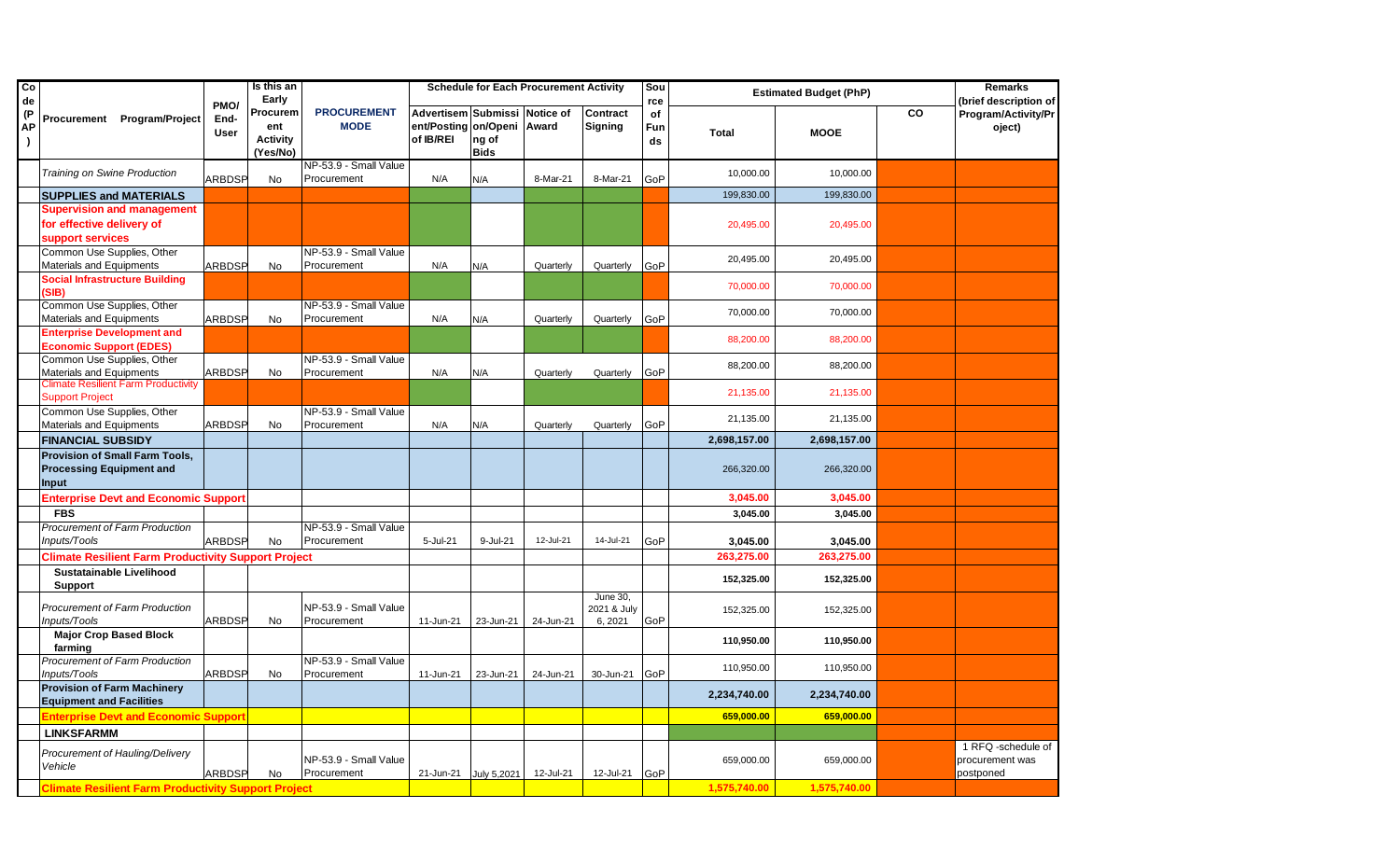| $\overline{c}$<br>de  |                                                                                          |                             | Is this an<br>Early                            |                                      |                                                                          |                      | <b>Schedule for Each Procurement Activity</b> |                     | Sou<br>rce      |                        | <b>Estimated Budget (PhP)</b> |           | <b>Remarks</b><br>(brief description of |
|-----------------------|------------------------------------------------------------------------------------------|-----------------------------|------------------------------------------------|--------------------------------------|--------------------------------------------------------------------------|----------------------|-----------------------------------------------|---------------------|-----------------|------------------------|-------------------------------|-----------|-----------------------------------------|
| (P<br>АΡ<br>$\lambda$ | Procurement Program/Project                                                              | PMO/<br>End-<br><b>User</b> | Procurem<br>ent<br><b>Activity</b><br>(Yes/No) | <b>PROCUREMENT</b><br><b>MODE</b>    | Advertisem Submissi Notice of<br>ent/Posting on/Openi Award<br>of IB/REI | ng of<br><b>Bids</b> |                                               | Contract<br>Signing | of<br>Fun<br>ds | <b>Total</b>           | <b>MOOE</b>                   | <b>CO</b> | Program/Activity/Pr<br>oject)           |
|                       | <b>Sustatainable Livelihood</b><br><b>Support</b>                                        |                             |                                                |                                      |                                                                          |                      |                                               |                     |                 | 500,000.00             | 500,000.00                    |           |                                         |
|                       | Procurement of Farm Production<br><b>Machinery Equipment</b>                             | ARBDSP                      | No                                             | NP-53.9 - Small Value<br>Procurement | 15-Jun-21                                                                | 23-Jun-21            | 24-Jun-21                                     | 6-Jul-21 GoP        |                 | 500,000.00             | 500,000.00                    |           |                                         |
|                       | <b>Major Crop Based Block</b><br>farming                                                 |                             |                                                |                                      |                                                                          |                      |                                               |                     |                 | 999,000.00             | 999,000.00                    |           |                                         |
|                       | Procurement of Farm Production<br><b>Machinery Equipment</b>                             | <b>ARBDSP</b>               | No                                             | NP-53.9 - Small Value<br>Procurement | 15-Jun-21                                                                | 23-Jun-21            | 24-Jun-21                                     | 6-Jul-21 GoP        |                 | 999,000.00             | 999,000.00                    |           |                                         |
|                       | <b>CP-WASH</b>                                                                           |                             |                                                |                                      |                                                                          |                      |                                               |                     |                 | 76,740.00              | 76,740.00                     |           |                                         |
|                       | <b>Procurement of Construction</b><br>Materials and Installation of<br><b>Facilities</b> | <b>ARBDSP</b>               | No                                             | NP-53.9 - Small Value<br>Procurement | N/A                                                                      | N/A                  | 7-May-21                                      | 7-May-21 GoP        |                 | 76,740.00              | 76,740.00                     |           |                                         |
|                       | <b>Provision of Other Equipment</b><br>and Starter Kits                                  |                             |                                                |                                      |                                                                          |                      |                                               |                     |                 | 197,097.00             | 197,097.00                    |           |                                         |
|                       | <b>Enterprise Devt and Economic</b><br><b>Support</b>                                    |                             |                                                |                                      |                                                                          |                      |                                               |                     |                 | 167,782.00             | 167,782.00                    |           |                                         |
|                       | <b>Products and Services</b><br><b>Developed</b>                                         |                             |                                                |                                      |                                                                          |                      |                                               |                     |                 | 7,135.00               | 7,135.00                      |           |                                         |
|                       | Procurement of StarterKits for the                                                       |                             |                                                | NP-53.9 - Small Value                |                                                                          |                      |                                               |                     |                 |                        |                               |           |                                         |
|                       | <b>Enterprises Developed</b><br><b>Village Level Farm Focused</b><br><b>Enterprise</b>   | ARBDSP                      | <b>No</b>                                      | Procurement                          | N/A                                                                      | N/A                  | 8-Mar-21                                      | 10-Mar-21 GoP       |                 | 7,135.00<br>141,047.00 | 7,135.00<br>141,047.00        |           |                                         |
|                       | Procurement of StarterKits for the<br><b>Enhancement and Development</b><br>of Product   | ARBDSP                      | <b>No</b>                                      | NP-53.9 - Small Value<br>Procurement | 15-Jun-21                                                                |                      | 18-Jun-21 22-Jun-21                           | 22-Jun-21 GoP       |                 | 141,047.00             | 141,047.00                    |           |                                         |
|                       | <b>LINKSFARMM</b>                                                                        |                             |                                                |                                      |                                                                          |                      |                                               |                     |                 | 19,600.00              | 19,600.00                     |           |                                         |
|                       | <b>Procurement of Starter Kits</b>                                                       | <b>ARBDSP</b>               | No                                             | NP-53.9 - Small Value<br>Procurement | N/A                                                                      | N/A                  | 22-Jun-21                                     | 24-Jun-21 GoP       |                 | 19,600.00              | 19,600.00                     |           |                                         |
|                       | <b>Climate Resilient Farm</b><br><b>Productivity Support Project</b>                     |                             |                                                |                                      |                                                                          |                      |                                               |                     |                 | 29,315.00              | 29,315.00                     |           |                                         |
|                       | <b>WASH Focused Enterprise</b>                                                           |                             |                                                |                                      |                                                                          |                      |                                               |                     |                 | 29,315.00              | 29,315.00                     |           |                                         |
|                       | <b>Procurement of Swine</b>                                                              | <b>ARBDSP</b>               | No                                             | NP-53.9 - Small Value<br>Procurement | N/A                                                                      | N/A                  | 11-Jun-21                                     | 11-Jun-21 GoP       |                 | 29,315.00              | 29,315.00                     |           |                                         |
|                       | <b>OTHERS</b>                                                                            |                             |                                                |                                      |                                                                          |                      |                                               |                     |                 | 524,107.90             | 524,107.90                    |           |                                         |
|                       | <b>OTHER MOOE</b>                                                                        |                             |                                                |                                      |                                                                          |                      |                                               |                     |                 | 201,640.00             | 201,640.00                    |           |                                         |
|                       | <b>Supervision and Management</b>                                                        |                             |                                                |                                      |                                                                          |                      |                                               |                     |                 | 7,400.00               | 7,400.00                      |           |                                         |
|                       | <b>Vehicle Rental</b>                                                                    | <b>ARBDSP</b>               | No                                             | NP-53.9 - Small Value<br>Procurement | N/A                                                                      | N/A                  | 8-Feb-21                                      | 8-Feb-21            | GoP             | 7,400.00               | 7,400.00                      |           |                                         |
|                       | <b>Social Infrastructure Building</b>                                                    |                             |                                                |                                      |                                                                          |                      |                                               |                     |                 | 49,240.00              | 49,240.00                     |           |                                         |
|                       | Vehicle Rental                                                                           | <b>ARBDSP</b>               | No                                             | NP-53.9 - Small Value<br>Procurement | N/A                                                                      | N/A                  | 1-Mar-21                                      | 4-Mar-21            | GoP             | 49,240.00              | 49,240.00                     |           |                                         |
|                       | <b>Enterprise Devt and Economic</b><br><b>Support</b>                                    |                             |                                                |                                      |                                                                          |                      |                                               |                     |                 | 70,000.00              | 70,000.00                     |           |                                         |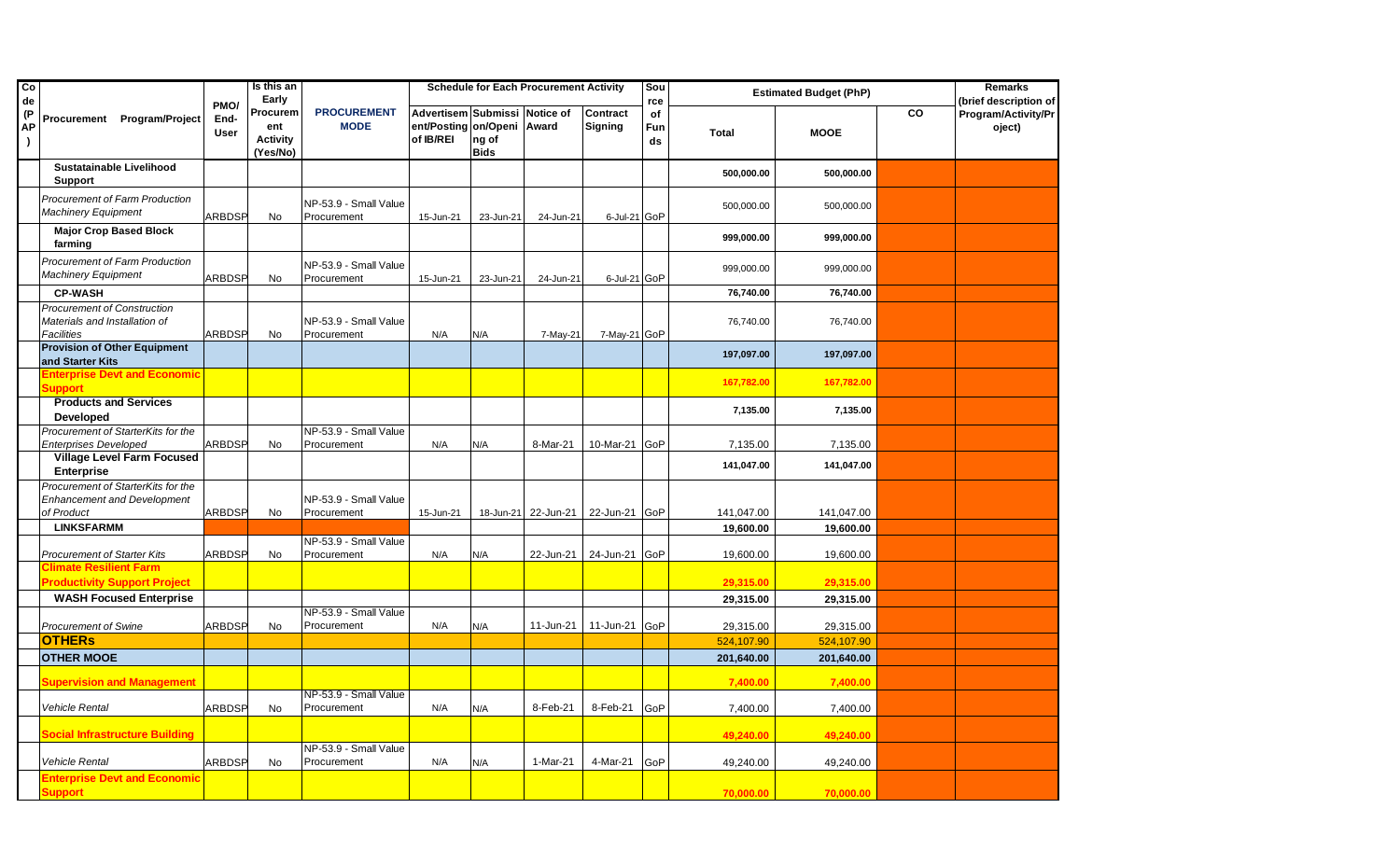| $\overline{c}$<br>de  |                                                                      |                             | Is this an<br>Early                            |                                      |                                        |                                                           | <b>Schedule for Each Procurement Activity</b> |                            | Sou<br>rce      |              | <b>Estimated Budget (PhP)</b> |    | <b>Remarks</b><br>(brief description of |
|-----------------------|----------------------------------------------------------------------|-----------------------------|------------------------------------------------|--------------------------------------|----------------------------------------|-----------------------------------------------------------|-----------------------------------------------|----------------------------|-----------------|--------------|-------------------------------|----|-----------------------------------------|
| (P<br>АP<br>$\lambda$ | Procurement Program/Project                                          | PMO/<br>End-<br><b>User</b> | Procurem<br>ent<br><b>Activity</b><br>(Yes/No) | <b>PROCUREMENT</b><br><b>MODE</b>    | Advertisem<br>ent/Posting<br>of IB/REI | <b>Submissi</b><br>on/Openi Award<br>ng of<br><b>Bids</b> | Notice of                                     | Contract<br><b>Signing</b> | of<br>Fun<br>ds | <b>Total</b> | <b>MOOE</b>                   | CO | <b>Program/Activity/Pr</b><br>oject)    |
|                       | <b>LINKSFARMM</b>                                                    |                             |                                                |                                      |                                        |                                                           |                                               |                            |                 | 70,000.00    | 70,000.00                     |    |                                         |
|                       |                                                                      |                             |                                                | NP-53.9 - Small Value                |                                        |                                                           |                                               |                            |                 | 35,000.00    | 35,000.00                     |    |                                         |
|                       | <b>Vehicle Rental</b>                                                | <b>ARBDSP</b>               | No                                             | Procurement                          | N/A                                    | N/A                                                       | 1-Apr-21                                      | 2-Apr-21                   | GoP             |              |                               |    |                                         |
|                       |                                                                      |                             |                                                | NP-53.9 - Small Value<br>Procurement |                                        |                                                           | 5-Jul-21                                      | 6-Jul-21                   | GoP             | 35,000.00    | 35,000.00                     |    |                                         |
|                       | <b>Vehicle Rental</b>                                                | ARBDSP                      | No                                             |                                      | N/A                                    | N/A                                                       |                                               |                            |                 |              |                               |    |                                         |
|                       | <b>Climate Resilient Farm</b>                                        |                             |                                                |                                      |                                        |                                                           |                                               |                            |                 |              |                               |    |                                         |
|                       | <b>Productivity Support Project</b><br><b>Sustainable Livelihood</b> |                             |                                                |                                      |                                        |                                                           |                                               |                            |                 | 75,000.00    | 75,000.00                     |    |                                         |
|                       | <b>Support</b>                                                       |                             |                                                |                                      |                                        |                                                           |                                               |                            |                 | 25,000.00    | 25,000.00                     |    |                                         |
|                       |                                                                      |                             |                                                | NP-53.9 - Small Value                |                                        |                                                           |                                               |                            |                 |              |                               |    |                                         |
|                       | Vehicle Rental                                                       | <b>ARBDSP</b>               | No                                             | Procurement                          | N/A                                    | N/A                                                       | 17-Mar-21                                     | 18-Mar-21                  | GoP             | 10,000.00    | 10,000.00                     |    |                                         |
|                       |                                                                      |                             |                                                | NP-53.9 - Small Value                |                                        |                                                           |                                               |                            |                 |              |                               |    |                                         |
|                       | Vehicle Rental                                                       | ARBDSP                      | No                                             | Procurement                          | N/A                                    | N/A                                                       | 24-May-21                                     | 27-May-21                  | GoP             | 15,000.00    | 15,000.00                     |    |                                         |
|                       | <b>Major Crop Based Block</b>                                        |                             |                                                |                                      |                                        |                                                           |                                               |                            |                 |              |                               |    |                                         |
|                       | farming                                                              |                             |                                                | NP-53.9 - Small Value                |                                        |                                                           |                                               |                            |                 | 50,000.00    | 50,000.00                     |    |                                         |
|                       | Vehicle Rental                                                       | ARBDSP                      | No                                             | Procurement                          | N/A                                    | N/A                                                       | 12-Apr-21                                     | 14-Apr-21                  | GoP             | 25,000.00    | 25,000.00                     |    |                                         |
|                       |                                                                      |                             |                                                | NP-53.9 - Small Value                |                                        |                                                           |                                               |                            |                 |              |                               |    |                                         |
|                       | Vehicle Rental                                                       | ARBDSP                      | <b>No</b>                                      | Procurement                          | N/A                                    | N/A                                                       | 24-May-21                                     | 27-May-21                  | GoP             | 25,000.00    | 25,000.00                     |    |                                         |
|                       | <b>REPRESENTATION EXPENSES</b>                                       |                             |                                                |                                      |                                        |                                                           |                                               |                            |                 | 309,977.90   | 309,977.90                    |    |                                         |
|                       |                                                                      |                             |                                                |                                      |                                        |                                                           |                                               |                            |                 |              |                               |    |                                         |
|                       | <b>Supervision and Management</b>                                    |                             |                                                |                                      |                                        |                                                           |                                               |                            |                 | 69,195.00    | 69,195.00                     |    |                                         |
|                       |                                                                      |                             |                                                |                                      |                                        |                                                           |                                               |                            |                 |              |                               |    |                                         |
|                       | Conduct of ITEMA ARBO FGD                                            |                             |                                                | NP-53.9 - Small Value                |                                        |                                                           |                                               |                            |                 |              |                               |    |                                         |
|                       | (Representation)                                                     | ARBDSP                      | No                                             | Procurement                          | N/A                                    | N/A                                                       | 18-Jun-19                                     | 19-Jun-19 GoP              |                 | 43,295.00    | 43,295.00                     |    |                                         |
|                       | <b>Provincial 3rd Quarter</b>                                        |                             |                                                | NP-53.9 - Small Value                |                                        |                                                           |                                               |                            |                 |              |                               |    |                                         |
|                       | Assessment for CY 2021                                               | ARBDSP                      | No                                             | Procurement                          | N/A                                    | N/A                                                       | 1-Oct-21                                      | 1-Oct-21                   | GoP             | 2,100.00     | 2,100.00                      |    |                                         |
|                       |                                                                      |                             |                                                |                                      |                                        |                                                           |                                               |                            |                 |              |                               |    |                                         |
|                       | Conduct of Regular PBD                                               |                             |                                                |                                      |                                        |                                                           |                                               |                            |                 |              |                               |    |                                         |
|                       | Monitoring and Evaluation Staff                                      |                             |                                                | NP-53.9 - Small Value                |                                        |                                                           |                                               |                            |                 |              |                               |    |                                         |
|                       | Meeting (RepresentationExpense) ARBDSP                               |                             | No                                             | Procurement                          | N/A                                    | N/A                                                       |                                               | 22-Mar-21 22-Mar-21 GoP    |                 | 23,800.00    | 23,800.00                     |    |                                         |
|                       |                                                                      |                             |                                                |                                      |                                        |                                                           |                                               |                            |                 |              |                               |    |                                         |
|                       |                                                                      |                             |                                                |                                      |                                        |                                                           |                                               |                            |                 |              |                               |    |                                         |
|                       | Social Infrastructure Building                                       |                             |                                                |                                      |                                        |                                                           |                                               |                            |                 | 99,600.00    | 99,600.00                     |    |                                         |
|                       | Virtual Meeting with Regional                                        |                             |                                                |                                      |                                        |                                                           |                                               |                            |                 |              |                               |    |                                         |
|                       | Conference for Peace and                                             |                             |                                                | NP-53.9 - Small Value                |                                        |                                                           |                                               |                            |                 |              |                               |    |                                         |
|                       | Development (RCPD)                                                   | ARBDSP                      | <b>No</b>                                      | Procurement                          | N/A                                    | N/A                                                       | 29-Apr-21                                     | 29-Apr-21                  | GoP             | 5,250.00     | 5,250.00                      |    |                                         |
|                       |                                                                      |                             |                                                | NP-53.9 - Small Value                |                                        |                                                           |                                               |                            |                 |              |                               |    |                                         |
|                       | Review and Planning Session<br>(Representation)                      | ARBDSP                      | No                                             | Procurement                          | N/A                                    | N/A                                                       | 19-Apr-21                                     | 19-Apr-21                  | GoP             | 10,000.00    | 10,000.00                     |    |                                         |
|                       |                                                                      |                             |                                                |                                      |                                        |                                                           |                                               |                            |                 |              |                               |    |                                         |
|                       | 1st Quarter Assessment cum Gen.                                      |                             |                                                | NP-53.9 - Small Value                |                                        |                                                           |                                               |                            |                 |              |                               |    |                                         |
|                       | Assembly with Regional Director                                      | ARBDSP                      | No                                             | Procurement                          | N/A                                    | N/A                                                       |                                               | 17-May-21   17-May-21 GoP  |                 | 10,000.00    | 10,000.00                     |    |                                         |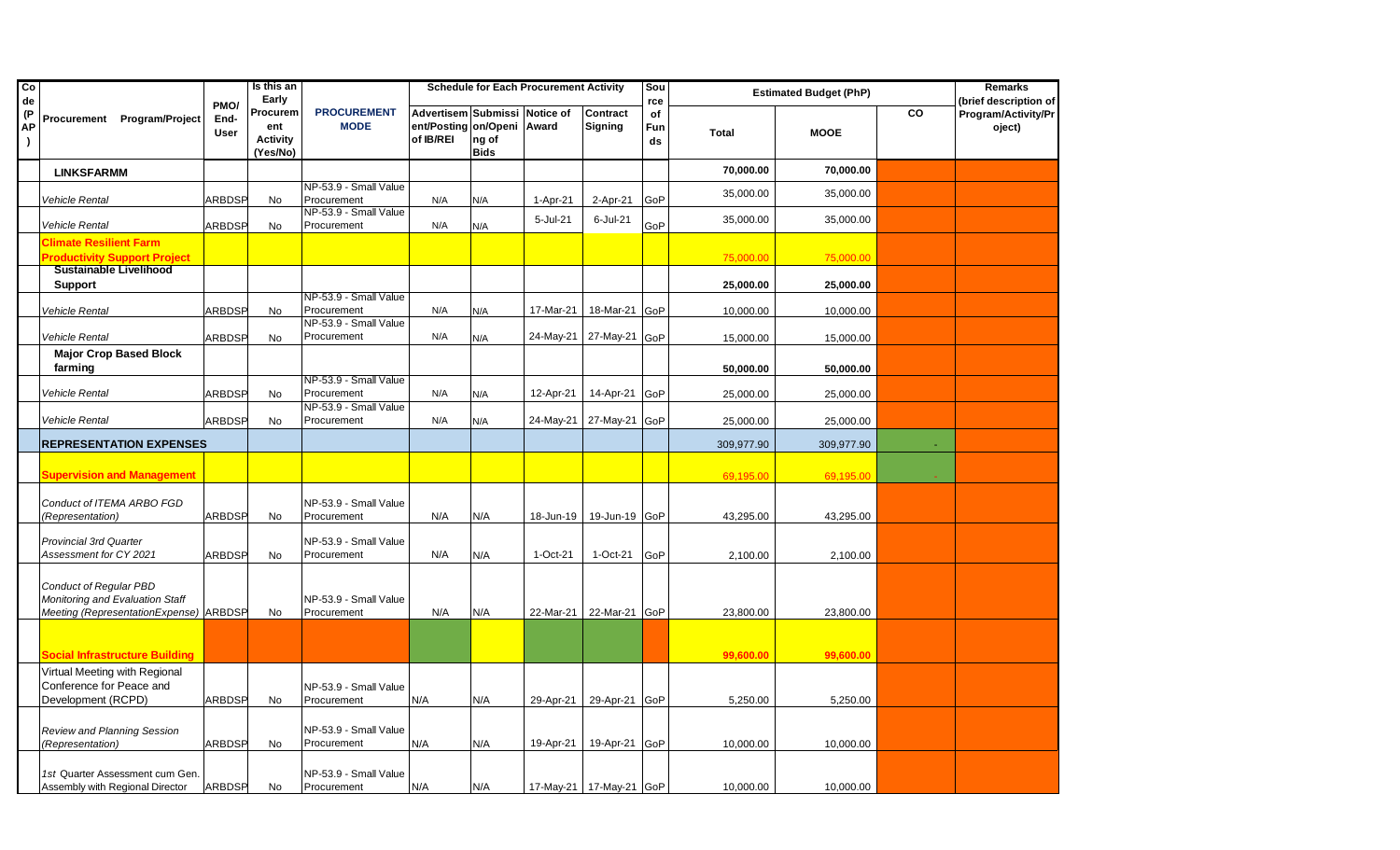| $\overline{c}$<br>de  |                                                                                                                         |                             | Is this an<br>Early                            |                                      |                                                                    |                      | <b>Schedule for Each Procurement Activity</b> |                         | Sou<br>rce      |              | <b>Estimated Budget (PhP)</b> |    | <b>Remarks</b><br>(brief description of |
|-----------------------|-------------------------------------------------------------------------------------------------------------------------|-----------------------------|------------------------------------------------|--------------------------------------|--------------------------------------------------------------------|----------------------|-----------------------------------------------|-------------------------|-----------------|--------------|-------------------------------|----|-----------------------------------------|
| (P<br>АP<br>$\lambda$ | Procurement Program/Project                                                                                             | PMO/<br>End-<br><b>User</b> | Procurem<br>ent<br><b>Activity</b><br>(Yes/No) | <b>PROCUREMENT</b><br><b>MODE</b>    | Advertisem Submissi Notice of<br>ent/Posting on/Openi<br>of IB/REI | ng of<br><b>Bids</b> | Award                                         | Contract<br>Signing     | of<br>Fun<br>ds | <b>Total</b> | <b>MOOE</b>                   | CO | Program/Activity/Pr<br>oject)           |
|                       | Inspection and Turn-over of Solar<br>Powered Irrigation System                                                          | ARBDSP                      | No                                             | NP-53.9 - Small Value<br>Procurement | N/A                                                                | N/A                  | 22-Nov-21                                     | 22-Nov-21               | GoP             | 26,350.00    | 26,350.00                     |    |                                         |
|                       | Year-end Provincial Assessment                                                                                          | <b>ARBDSP</b>               | No                                             | NP-53.9 - Small Value<br>Procurement | N/A                                                                | N/A                  | 20-Dec-21                                     | 20-Dec-21               | GoP             | 48,000.00    | 48,000.00                     |    |                                         |
|                       | Enterprise Devt and Economic<br>Support                                                                                 |                             |                                                |                                      |                                                                    |                      |                                               |                         |                 | 126,717.90   | 126,717.90                    |    |                                         |
|                       | <b>Village Level Farm Focused</b><br><b>Enterprise</b>                                                                  |                             |                                                |                                      |                                                                    |                      |                                               |                         |                 | 62,698.00    | 62,698.00                     |    |                                         |
|                       | Conduct of Field Level Project<br>Monitoring and Evaluation ARBO<br>Meeting (RepresentationExpense) ARBDSP              |                             | No                                             | NP-53.9 - Small Value<br>Procurement | N/A                                                                | N/A                  |                                               | 21-May-21 24-May-21 GoP |                 | 38,344.00    | 38,344.00                     |    |                                         |
|                       | Marketing Campaign for ARBOs<br>Products                                                                                | <b>ARBDSP</b>               | No                                             | NP-53.9 - Small Value<br>Procurement | N/A                                                                | N/A                  |                                               |                         | GoP             | 24,354.00    | 24,354.00                     |    |                                         |
|                       | <b>LINKSFARMM</b>                                                                                                       |                             |                                                |                                      |                                                                    |                      |                                               |                         |                 | 45,724.90    | 45,724.90                     |    |                                         |
|                       | Conduct Regular SWG Meeting/<br>Turn-over of Farm Machineries                                                           | ARBDSP                      | No                                             | NP-53.9 - Small Value<br>Procurement | N/A                                                                | N/A                  | 26-Mar-21                                     | 26-Mar-21 GoP           |                 | 33,319.90    | 33,319.90                     |    |                                         |
|                       | Validation of registered Farmers &<br>cluster members and Formation of<br>new clusters                                  | <b>ARBDSP</b>               | No                                             | NP-53.9 - Small Value<br>Procurement | N/A                                                                | N/A                  | 14-Apr-21                                     | 14-Apr-21 GoP           |                 | 5,705.00     | 5,705.00                      |    |                                         |
|                       | 1st Quarter Assessment cum Gen.<br>Assembly with Regional Director                                                      | ARBDSP                      | No                                             | NP-53.9 - Small Value<br>Procurement | N/A                                                                | N/A                  | 17-May-21                                     | 17-May-21 GoP           |                 | 6,700.00     | 6,700.00                      |    |                                         |
|                       | <b>FBS</b>                                                                                                              |                             |                                                |                                      |                                                                    |                      |                                               |                         |                 | 5,295.00     | 5,295.00                      |    |                                         |
|                       | <b>Representation Expenses</b>                                                                                          | ARBDSP                      | No                                             | NP-53.9 - Small Value<br>Procurement | N/A                                                                | N/A                  | 15-Dec-21                                     | 15-Dec-21 GoP           |                 | 5,295.00     | 5,295.00                      |    |                                         |
|                       | <b>PBD Lawyering</b>                                                                                                    |                             |                                                |                                      |                                                                    |                      |                                               |                         |                 | 13,000.00    | 13,000.00                     |    |                                         |
|                       | <b>Regional and Provincial Staff</b><br>meeting on the assessment of<br>PBD Lawyering Implementation in<br>the Province | <b>ARBDSP</b>               | No                                             | NP-53.9 - Small Value<br>Procurement | N/A                                                                | N/A                  | 16-Jun-21                                     | 16-Jun-21 GoP           |                 | 13,000.00    | 13,000.00                     |    |                                         |
|                       | <b>Climate Resilient Farm</b><br><b>Productivity Support Project</b>                                                    |                             |                                                |                                      |                                                                    |                      |                                               |                         |                 | 14,465.00    | 14,465.00                     |    |                                         |
|                       | <b>Conduct of Field Level Project</b><br>Monitoring and Evaluation ARBO<br>Meeting (RepresentationExpense)              | <b>ARBDSP</b>               | No                                             | NP-53.9 - Small Value<br>Procurement | N/A                                                                | N/A                  | 15-Mar-21                                     | 17-Mar-21 GoP           |                 | 6,000.00     | 6,000.00                      |    |                                         |
|                       | Turn-over of Farm Equipments &<br>Machineries under CRFPSP &<br>LinksFarMM project                                      | <b>ARBDSP</b>               | No                                             | NP-53.9 - Small Value<br>Procurement | N/A                                                                | N/A                  | 4-Oct-21                                      | 4-Oct-21 GoP            |                 | 8,465.00     | 8,465.00                      |    |                                         |